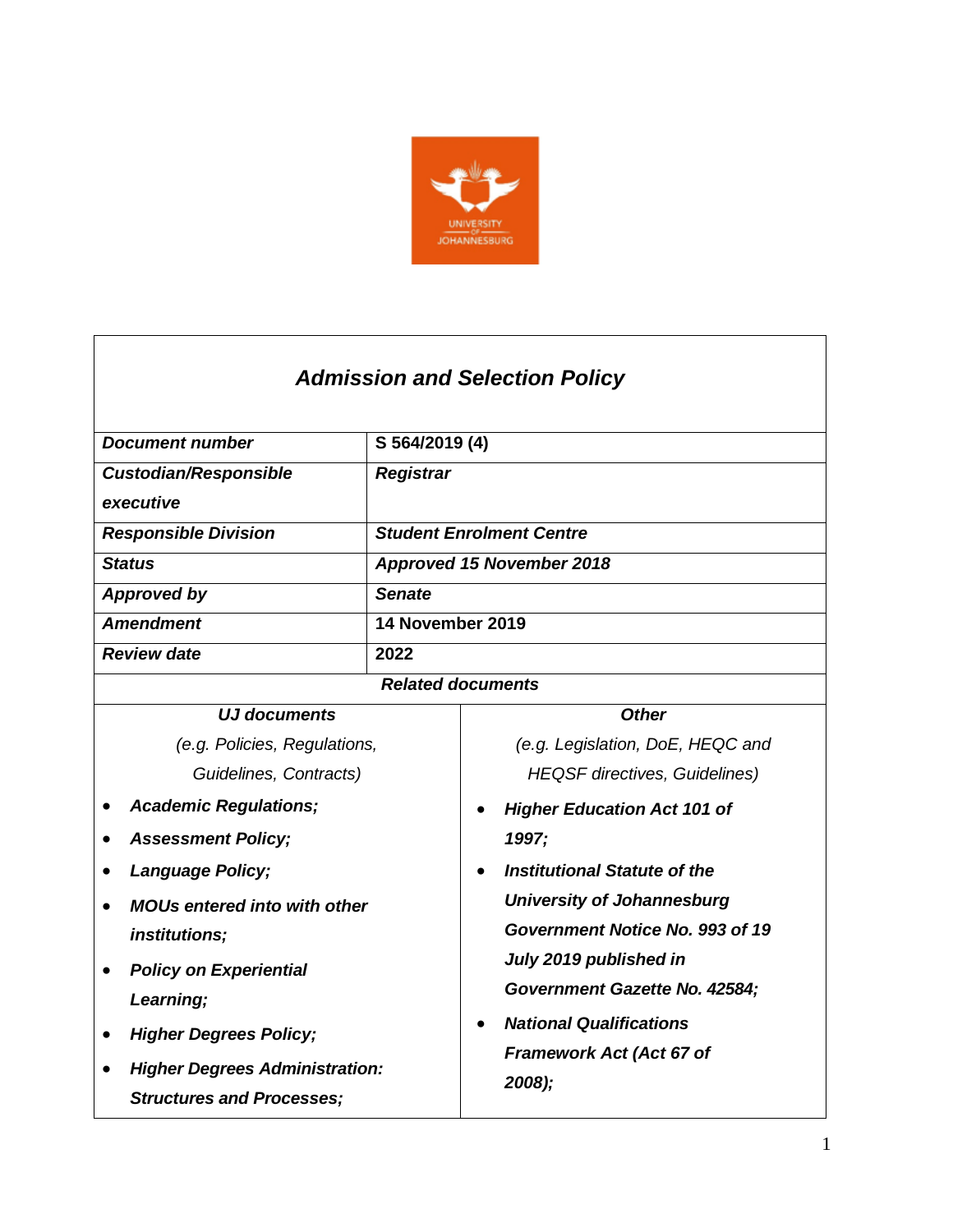- *Policy on Internationalisation;*
- *Policy on People with Disabilities;*
- *Policy on Quality Management;*
- *Policy on Recognition of Prior Learning;*
- *Policy on Senate Discretionary Admissions;*
- *Programme Policy;*
- *Registration Policy;*
- *Rules and Regulations of Faculties;*
- *Standard Operating Procedure: Senate Discretionary Conditional Exemption;*
- *Teaching and Learning Policy;*
- *UJ Code of Academic and Research Ethics;*
- *UJ Enrolment Management Plan;*
- *UJ Programme Review Manual.*
- *Ministry of Education: National Plan for Higher Education in South Africa: February 2001;*
- *Minimum Admission Requirements: Vol. 482, Government Gazette No. 27961, 26 August 2005;*
- *Minimum Admission Requirements for Higher Certificate, Diploma and Bachelor's Degree Programmes requiring a National Senior Certificate (NSC): GN No 751 No. 31231, Government Gazette, 11 July 2008. Alternatively, a Higher Certificate or an Advanced Certificate or Diploma in a cognate field may satisfy the minimum admission requirements;*
- *Minimum Admission Requirements for Higher Certificate, Diploma and Degree Programmes requiring a National Certificate (Vocational) (NCV): GN No. 533, Government Gazette, No. 32743, 26 November 2009; alternatively, a Higher Certificate or an Advanced Certificate or Diploma in a cognate field may satisfy the minimum admission requirements;*
- *Matriculation endorsement and exemption requirements for*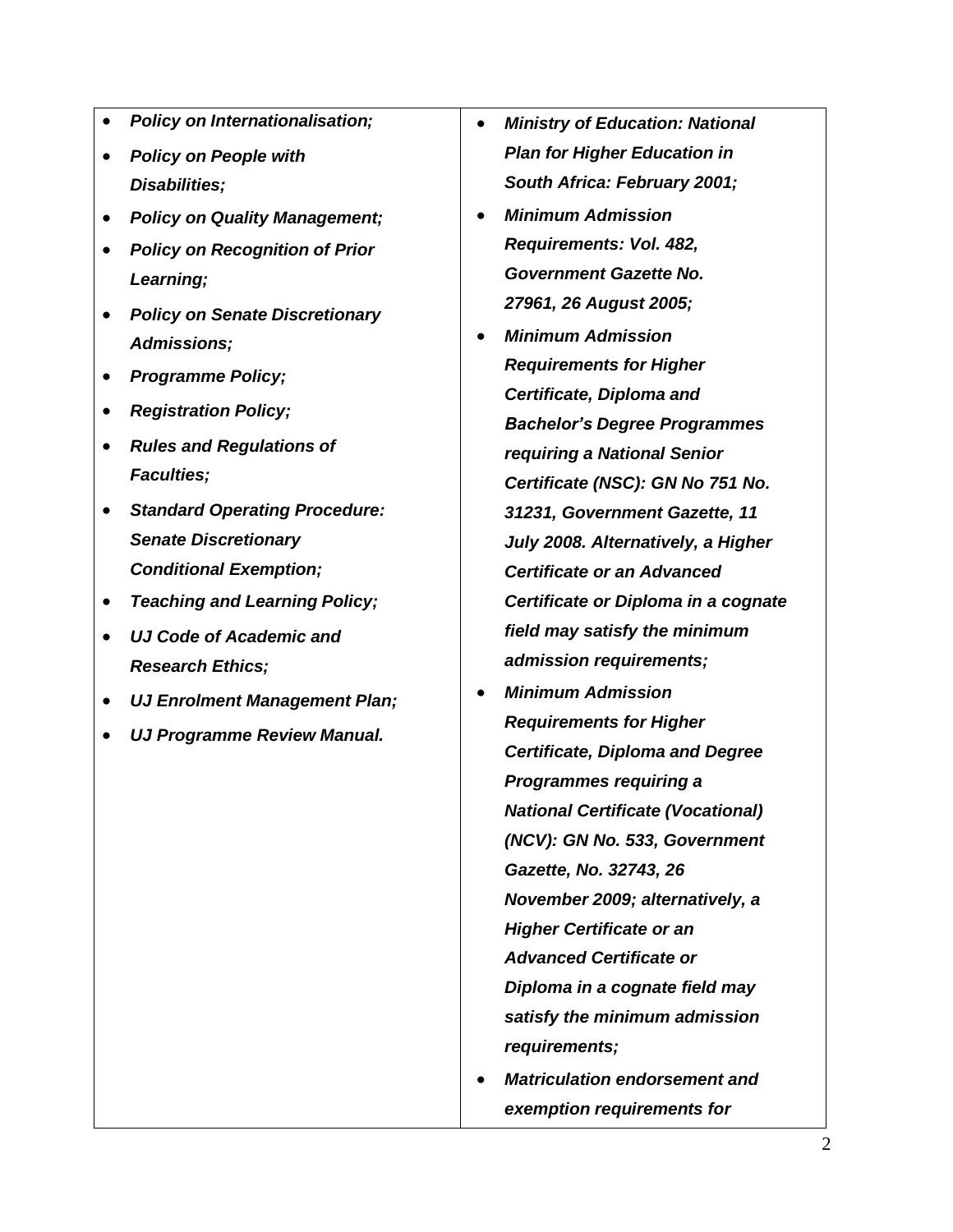*admission to Bachelor's Degree studies on the basis of the senior certificate and foreign qualifications: GN No. 1317, Government Gazette No. 31674, 5 December 2008;*

- *Policy for the National Senior Certificate for Adults: A Qualification at Level 4 on the General and Further Education and Training Qualification Subframework of the National Qualifications Framework: GN No. 658, Government Gazette No. 37965, 2 September 2014;*
- *Department of Basic Education: National Education Policy Act, 1996 (ACTNo.27 of 1996); approval of the Amended Senior Certificate Qualification for out of school learners as stipulated in the policy document, A Resume of subject for the Senior Certificate, Report 550: GN No. 1056, Government Gazette, No 28159, 25 October 2005;*
- *Ministry of Higher Education and Training: Higher Education Qualifications Framework: GN No. 928, Government Gazette, No. 30353, 5 October 2007;*
- *CHE: Higher Education Quality Committee (HEQC) Criteria for Programme Accreditation, November, 2004;*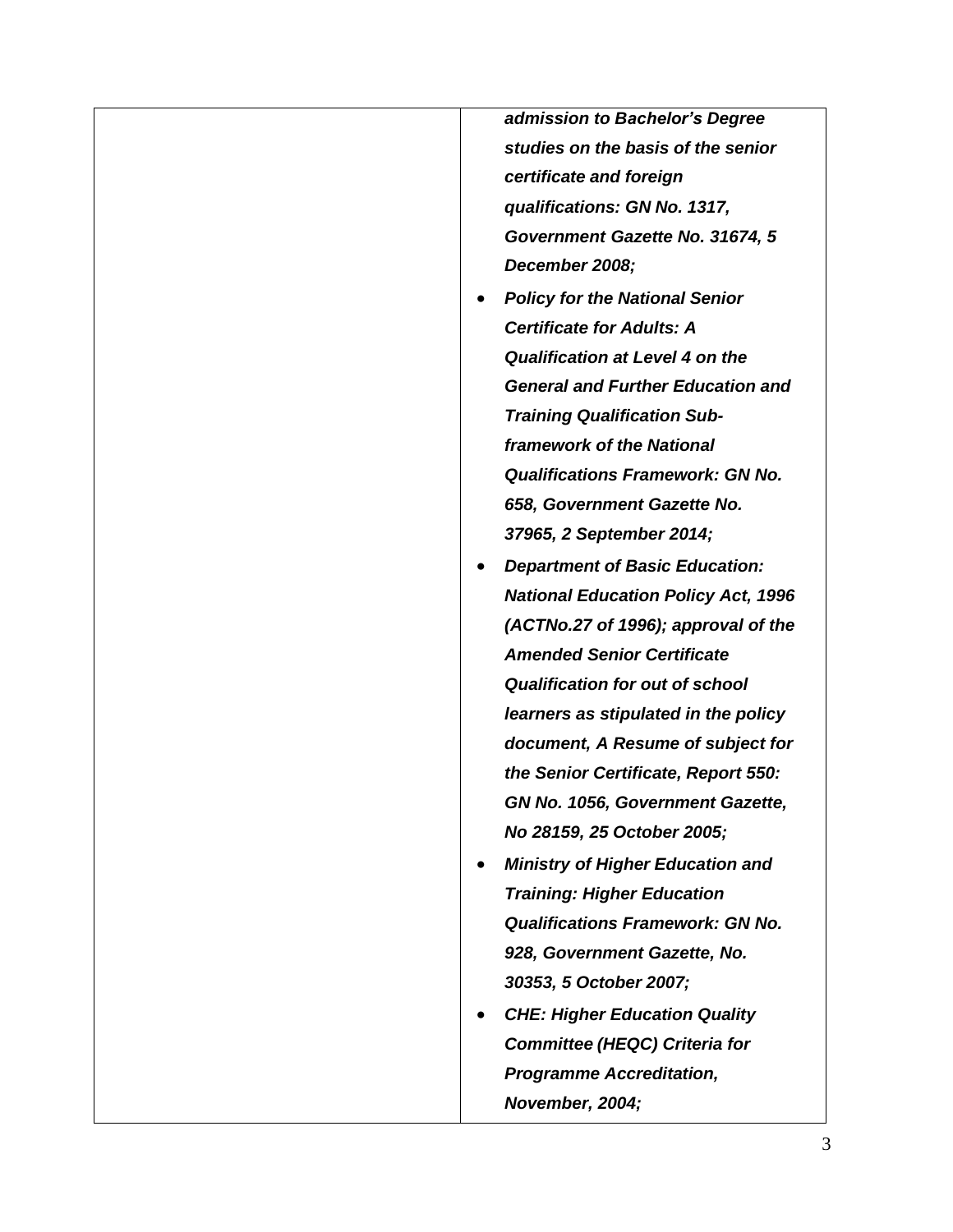| <b>Immigration Act (Act 13 of</b>              |
|------------------------------------------------|
| $2002$ );                                      |
| <b>Promotion of Access to</b>                  |
| <b>Information Act (Act 2 of</b>               |
| 2000);                                         |
| <b>Promotion of Administrative</b>             |
| Justice Act (Act 3 of 2000);                   |
| <b>Committee of Technikon</b>                  |
| <b>Principals (CTP) Guidelines;</b>            |
| <b>Regulations made under the</b>              |
| aforesaid Acts.                                |
| Act No. 4 of 2013 – Protection of              |
| <b>Personal Information Act, 2013</b>          |
| (No. 37067 Government Gazette,                 |
| <b>26 November 2013)</b>                       |
| <b>Minimum admission</b>                       |
| requirements for Higher                        |
| <b>Certificate, Diploma and Degree</b>         |
| Programmes requiring a senior                  |
| certificate (amended): GN No.                  |
| 165, Government Gazette, No.                   |
| 41473, 2 March 2018.                           |
| There are thus two sets of                     |
| minimum requirements for entry                 |
| into Degree Programmes of                      |
| study namely:                                  |
| $\triangleright$ For direct entry, the minimum |
| requirements set out in the                    |
| 2008 (NSC) or 2009 (NCV)                       |
| regulations, or the alternative                |
| access routes provided for by                  |
| the 2008 Matriculation                         |
| regulations; or                                |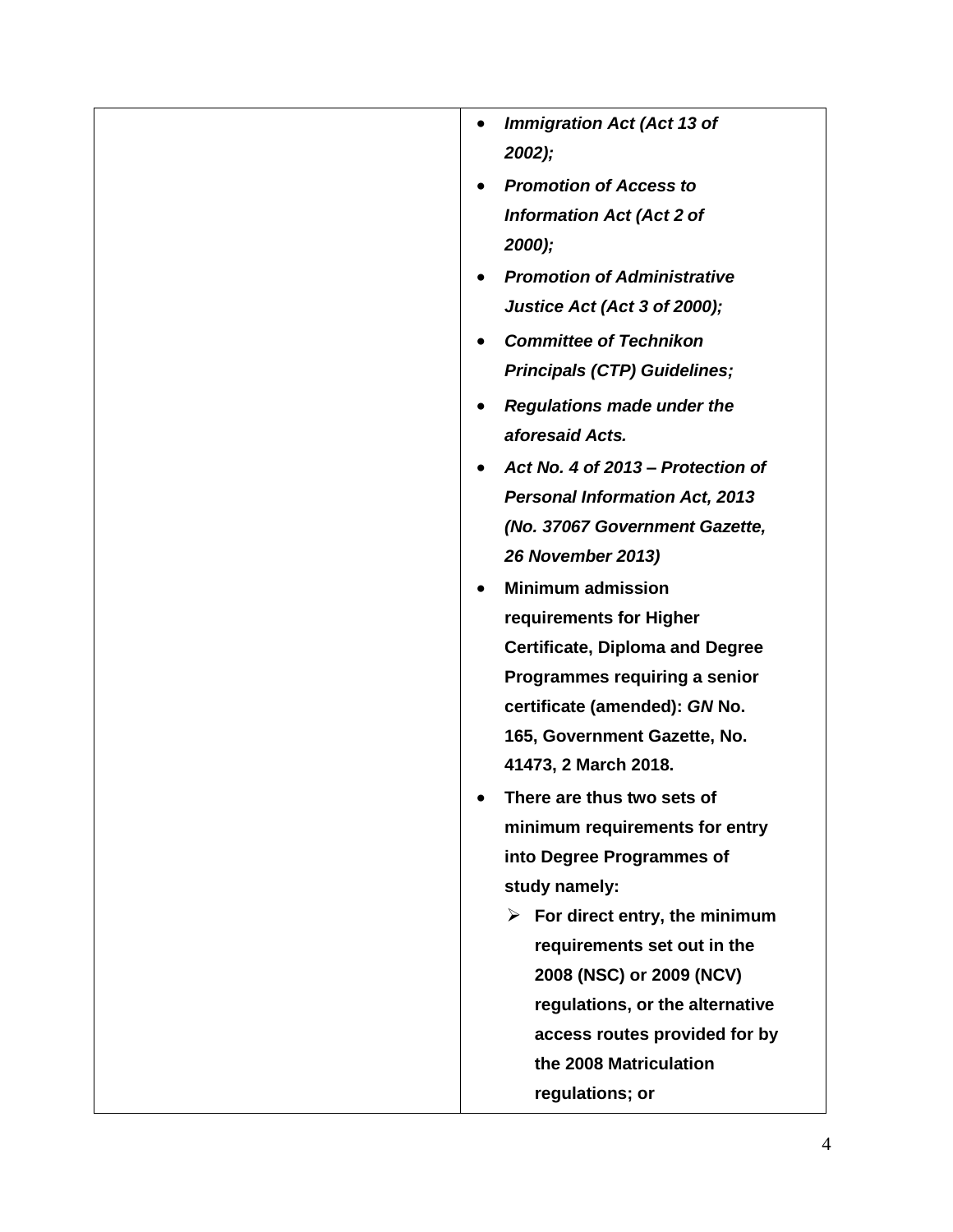|                                              | $\blacktriangleright$<br>For entry via progression, the |
|----------------------------------------------|---------------------------------------------------------|
|                                              | achievement of a Higher                                 |
|                                              | Certificate registered on the                           |
|                                              | <b>HEQSF, an Advanced</b>                               |
|                                              | Certificate or a Diploma in a                           |
|                                              | cognate field.                                          |
|                                              | These HEQSF provisions relate                           |
|                                              | to Higher Certificates accredited                       |
|                                              | by the Council on Higher                                |
|                                              | <b>Education (CHE) and registered</b>                   |
|                                              | on the NQF                                              |
| Stakeholders affected by this document       | <b>Academic Development and</b>                         |
| (units and divisions that should be familiar | Support;                                                |
| with it):                                    | <b>Academic Support Centre;</b>                         |
|                                              | Advancement;                                            |
|                                              | <b>Central Academic</b>                                 |
|                                              | Administration;                                         |
|                                              |                                                         |
|                                              | <b>Corporate Governance;</b>                            |
|                                              | <b>Faculties;</b>                                       |
|                                              | <b>Colleges</b>                                         |
|                                              | Internationalisation;                                   |
|                                              | <b>Office for People with</b>                           |
|                                              | Disabilities;                                           |
|                                              | <b>Postgraduate Centre;</b>                             |
|                                              | <b>Student Enrolment Centre;</b>                        |
|                                              | <b>Student Representative</b>                           |
|                                              | Council;                                                |
|                                              | <b>Centre for Psychological</b>                         |
|                                              | <b>Services and Career</b>                              |
|                                              | Development (PsyCaD).                                   |
| Website address of this document:            | <b>Intranet and Internet</b>                            |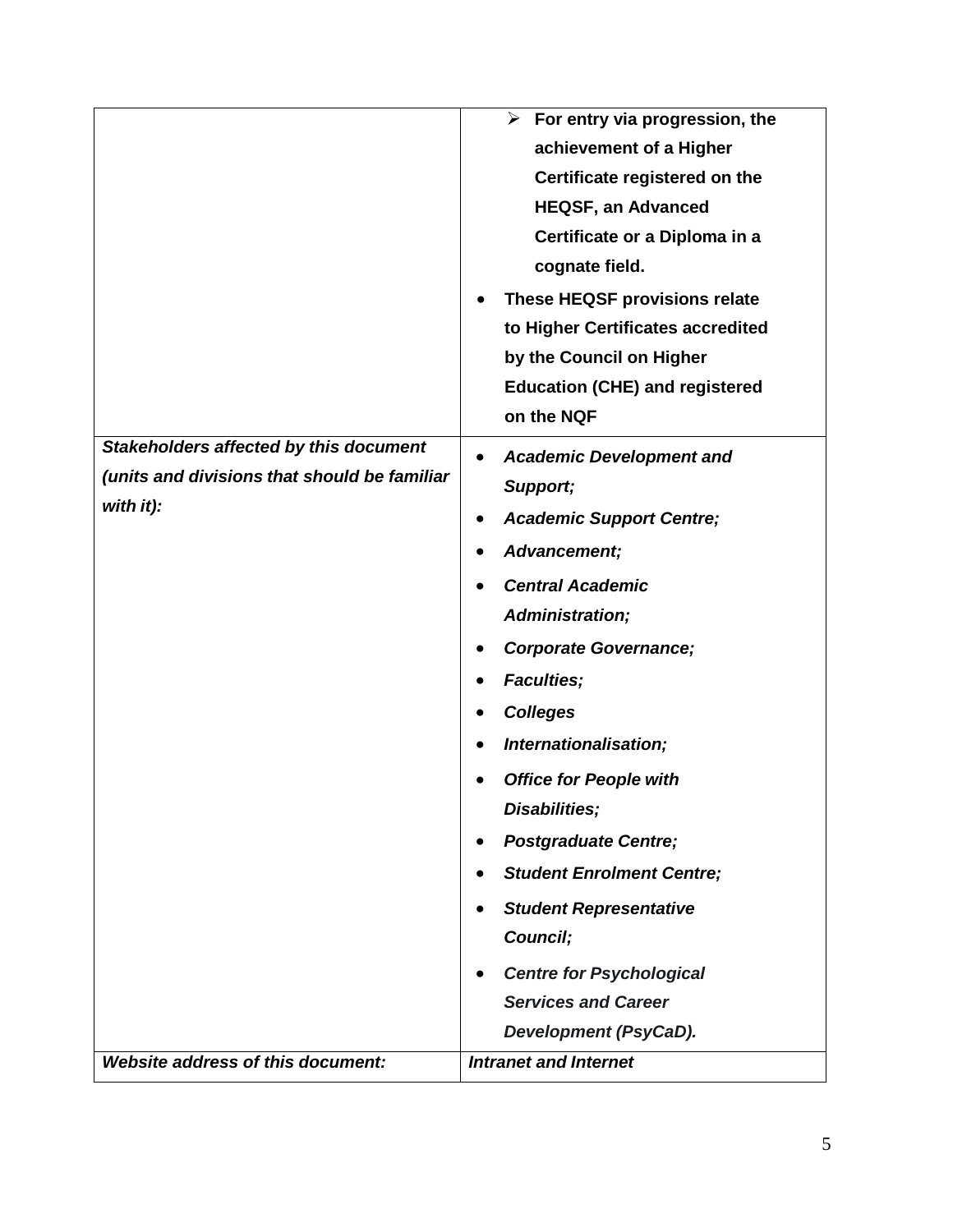# **CONTEXT**

| 9. |                                                                                    |  |
|----|------------------------------------------------------------------------------------|--|
| 8. |                                                                                    |  |
| 7. |                                                                                    |  |
| 6. | FRAMEWORK FOR DETERMINING THE NUMBER OF STUDENTS WHO MAY BE ADMITTED FOR A FORMAL, |  |
| 5. |                                                                                    |  |
| 4. |                                                                                    |  |
| 3. |                                                                                    |  |
| 2. |                                                                                    |  |
|    |                                                                                    |  |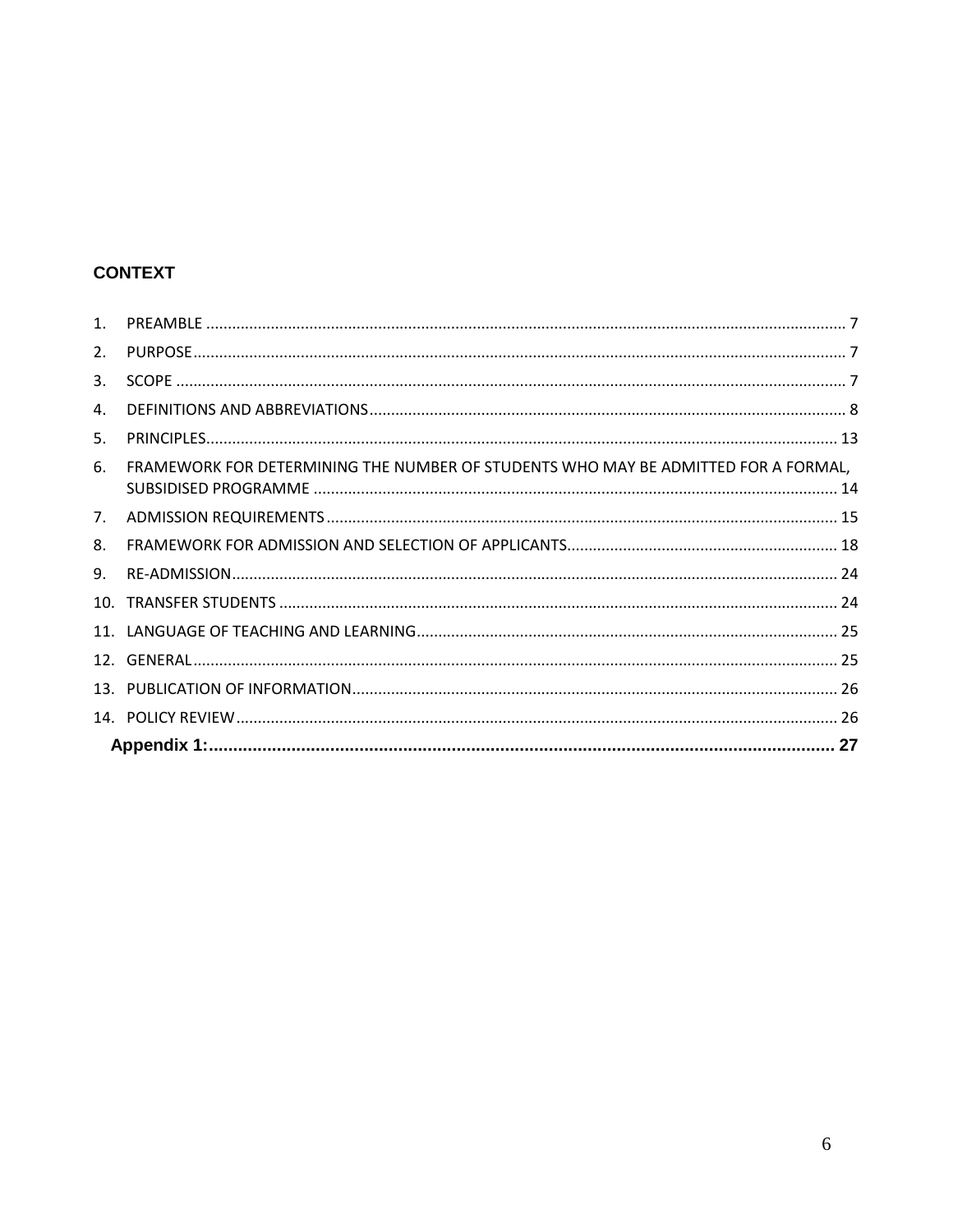### <span id="page-6-0"></span>**1. PREAMBLE**

In pursuit of its vision of being an international university of choice, anchored in Africa, dynamically shaping the future, the University of Johannesburg (the University) is committed to the sustained excellence of its academic programmes. Subject to its power to determine admission requirements for the particular programmes it offers, the University provides a uniform framework for the admission and selection process, across all faculties, departments and campuses, which is fair, clear and explicit, and supports, where practically possible, broad and diverse access for those with the potential to benefit from higher education.

### <span id="page-6-1"></span>**2. PURPOSE**

The purpose of this Policy is to record and publish the policy of the University in respect of admission as required by Section 37(1) of the Higher Education Act 101 of 1997. It also deals with related matters that the University may determine in terms of Section 37(4) of the aforesaid Act. It creates a framework for determining admission requirements and selection procedures for holders of qualifications that provide them with entrance to the range of qualifications offered by the University.

### <span id="page-6-2"></span>**3. SCOPE**

- 3.1 The Policy covers the admission and selection of students to the University and related matters with regard to principles, procedures (processes) and practices.
- 3.2 The Policy applies to all programmes offered by all faculties and departments across all campuses of the University.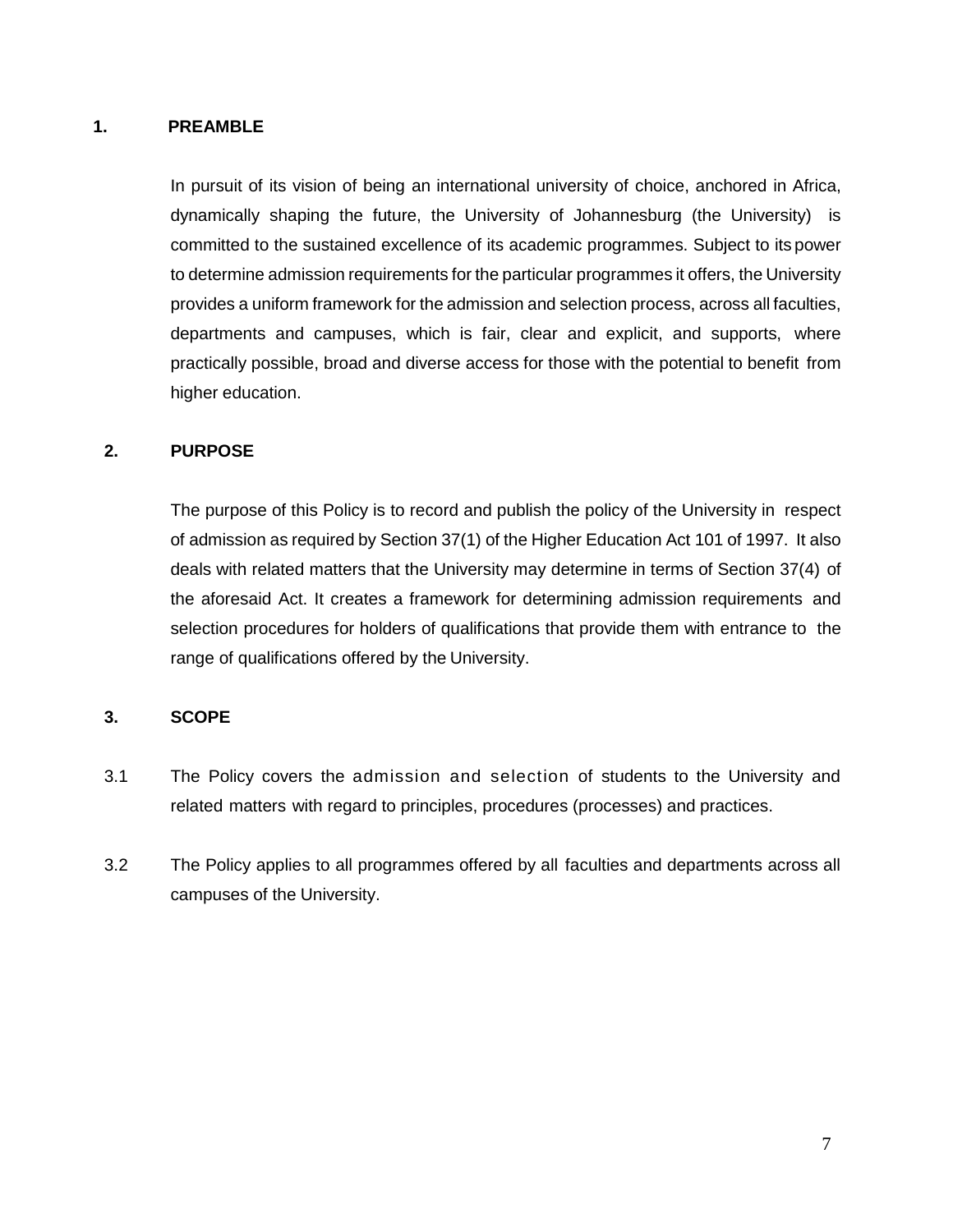## <span id="page-7-0"></span>**4. DEFINITIONS AND ABBREVIATIONS**

### 4.1 Abbreviations

| <b>APS</b>   | <b>Admissions Point Score</b>                       |
|--------------|-----------------------------------------------------|
| <b>BTech</b> | Baccalaureus Technologiae                           |
| <b>CEP</b>   | <b>Continuing Education Programme</b>               |
| <b>DHET</b>  | Department of Higher Education and Training         |
| HEI          | <b>Higher Education Institution</b>                 |
| <b>HESA</b>  | <b>Higher Education South Africa</b>                |
| <b>HEQC</b>  | <b>Higher Education Quality Committee</b>           |
| <b>HEQSF</b> | <b>Higher Education Qualification Sub-Framework</b> |
| IEB          | <b>Independent Examination Board</b>                |
| <b>NASCA</b> | National Senior Certificate for Adults              |
| <b>NCV</b>   | National Certificate Vocational                     |
| <b>NQF</b>   | <b>National Qualifications Framework</b>            |
| <b>NSC</b>   | <b>National Senior Certificate</b>                  |
| <b>RPL</b>   | <b>Recognition of Prior Learning</b>                |
| <b>SAQA</b>  | South African Qualifications Authority              |
| <b>SC</b>    | <b>Senior Certificate</b>                           |
| SC(A)        | <b>Amended Senior Certificate</b>                   |

4.2 For the purpose of this Policy, unless otherwise stated or the context otherwise indicates, the following definitions apply:

| <b>Amended Senior</b> | A certificate issued to learners with incomplete Senior Certificate         |
|-----------------------|-----------------------------------------------------------------------------|
| Certificate (SC(A))   | credits, as well as adult learners of 23 years and older, after having      |
|                       | obtained approved Senior Certificate subject credits. The Amended           |
|                       | Senior Certificate (SC(A)) retains its qualification structure but utilises |
|                       | the National Curriculum Statement (NCS) subjects to support the             |
|                       | qualification. As of 2 March 2018, SC(A) is endorsed with minimum           |
|                       | admission requirements for entry into higher certificate, diploma and       |
|                       | bachelor's degree programmes.                                               |
| Admitted              | An applicant to whom an admitted status has been awarded by the             |
|                       | University, is permitted to register for a particular programme for a       |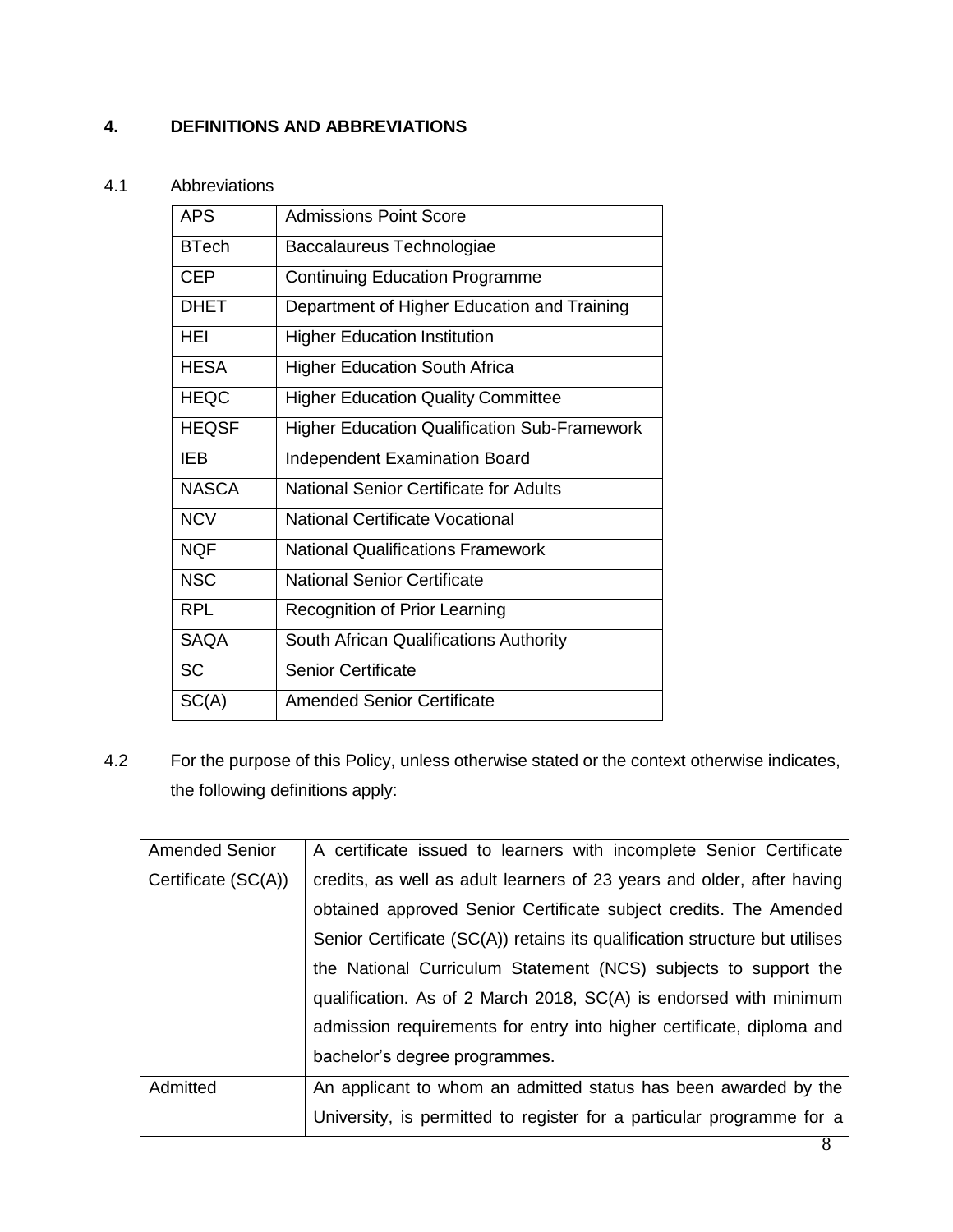|                       | particular academic year/intake during the period that has been           |
|-----------------------|---------------------------------------------------------------------------|
|                       | approved for such registration, after complying with the applicable       |
|                       | registration requirements.                                                |
| <b>Admission Test</b> | The use of psychometric or cognitive or competency based                  |
|                       | instruments to predict the applicant's ability to complete a              |
|                       | chosen/selected programme successfully within higher education            |
|                       | studies and used for admission purposes.                                  |
| Applicant             | A person who applies to register for a particular programme offered by    |
|                       | the University for a particular academic year/intake if he or she had not |
|                       | been registered for that particular programme at the University at the    |
|                       | end of the academic year/intake immediately preceding that particular     |
|                       | academic year/intake.                                                     |
| Articulation          | Progression from a completed qualification to another in a defined        |
|                       | pathway.                                                                  |
| <b>Cognate Field</b>  | A field of study similar or closely related to the subject area of the    |
|                       | vertical articulation of study.                                           |
| Continuing            | An institution-approved short learning programme (SLP) or institution-    |
| Education             | approved whole programme (the latter accredited by HEQC and               |
| Programme (CEP)       | registered by SAQA). These programmes receive no state funding and        |
|                       | upon successful completion, will lead to the award of a qualification in  |
|                       | the case of a whole programme or a UJ certificate in case of an SLP.      |
| Extended              | An extended first undergraduate degree, diploma or certification          |
| Curriculum            | programme that incorporates substantial foundational provision that is    |
| Programme             | additional to the coursework prescribed for the regular programme.        |
| Faculty               | Refers to the primary academic structure for a planned cluster of         |
|                       | academic learning and research programmes and qualifications, its         |
|                       | substructures as approved by Council and the employees who perform        |
|                       | functions in the academic structure. This includes the College of         |
|                       | <b>Business and Economics.</b>                                            |
| International         | A qualification acquired from an institution outside the borders of the   |
| Qualification         | Republic of South Africa or a qualification acquired through an           |
|                       |                                                                           |
|                       | international<br>institution in South Africa with an<br>international     |
|                       | registration.                                                             |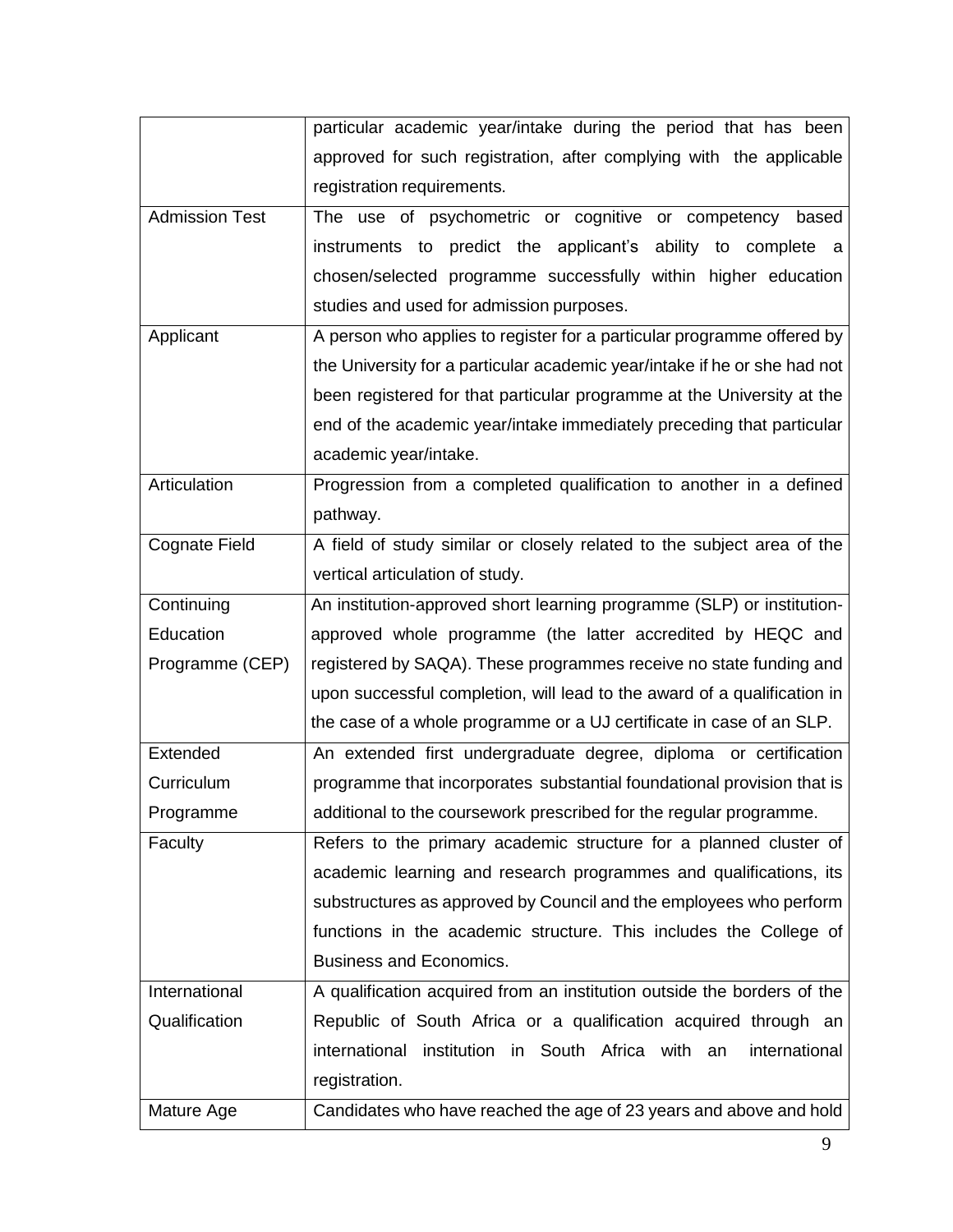| Exemption                   | a senior certificate without the applicable endorsement may be              |
|-----------------------------|-----------------------------------------------------------------------------|
|                             | considered for selection and admission to a programme provided they         |
|                             | obtained a Certificate of Conditional Exemption from USAf. All other        |
|                             | rules relevant to admission and selection to the University will still      |
|                             | apply.                                                                      |
| <b>National Certificate</b> | A designated variant of the National Certificate at Level 4 on the NQF.     |
| (Vocational)                | It is an exit-level qualification with a vocational or occupational         |
| (NC(V))                     | orientation that is offered through Technical Vocational Education and      |
|                             | Training (TVET) colleges. Depending on the level of achievement, it         |
|                             | may allow access to higher education studies.                               |
| <b>National Senior</b>      | A designated variant of the National Certificate at Level 4 on the NQF.     |
| Certificate (NSC)           | It is an exit-level qualification with an academic orientation usually      |
|                             | completed at the end of general schooling (Grade 12). Depending on          |
|                             | the level of achievement, it may allow access to higher education           |
|                             | studies.                                                                    |
| <b>National Senior</b>      | A National Certificate at Level 4 on the General and Further Education      |
| Certificate for             | and Training Qualifications Sub-framework on the NQF. It is registered      |
| Adults (NASCA)              | as a 120-credit qualification. The four subjects required for certification |
|                             | have equal weighting of 30 credits each. The outcomes of the                |
|                             | qualification are further defined in the curriculum.                        |
| <b>Orange Carpet</b>        | A rewards programme of the University that provides a range of              |
| Programme                   | benefits for top-achieving undergraduate students.                          |
| Orange Carpet               | The academic performance criteria determined by the University from         |
| Criteria                    | time to time for undergraduate students to qualify for participation in     |
|                             | the Orange Carpet Programme.                                                |
| Orange Carpet               | An applicant who meets the Orange Carpet Criteria on the ground of          |
| Admitted                    | Grade 12 or equivalent results and fully meets the admission and            |
|                             | selection criteria of a particular programme, may be awarded an             |
|                             | Orange Carpet Admitted status. This means that the applicant is             |
|                             | permitted to register for a particular programme for a particular           |
|                             | academic year/intake during the period that has been approved for           |
|                             | such registration and obtain the status of an Orange Carpet Student,        |
|                             | after complying with the applicable registration requirements               |
| Orange Carpet               | An applicant who meets the Orange Carpet Criteria on the ground of          |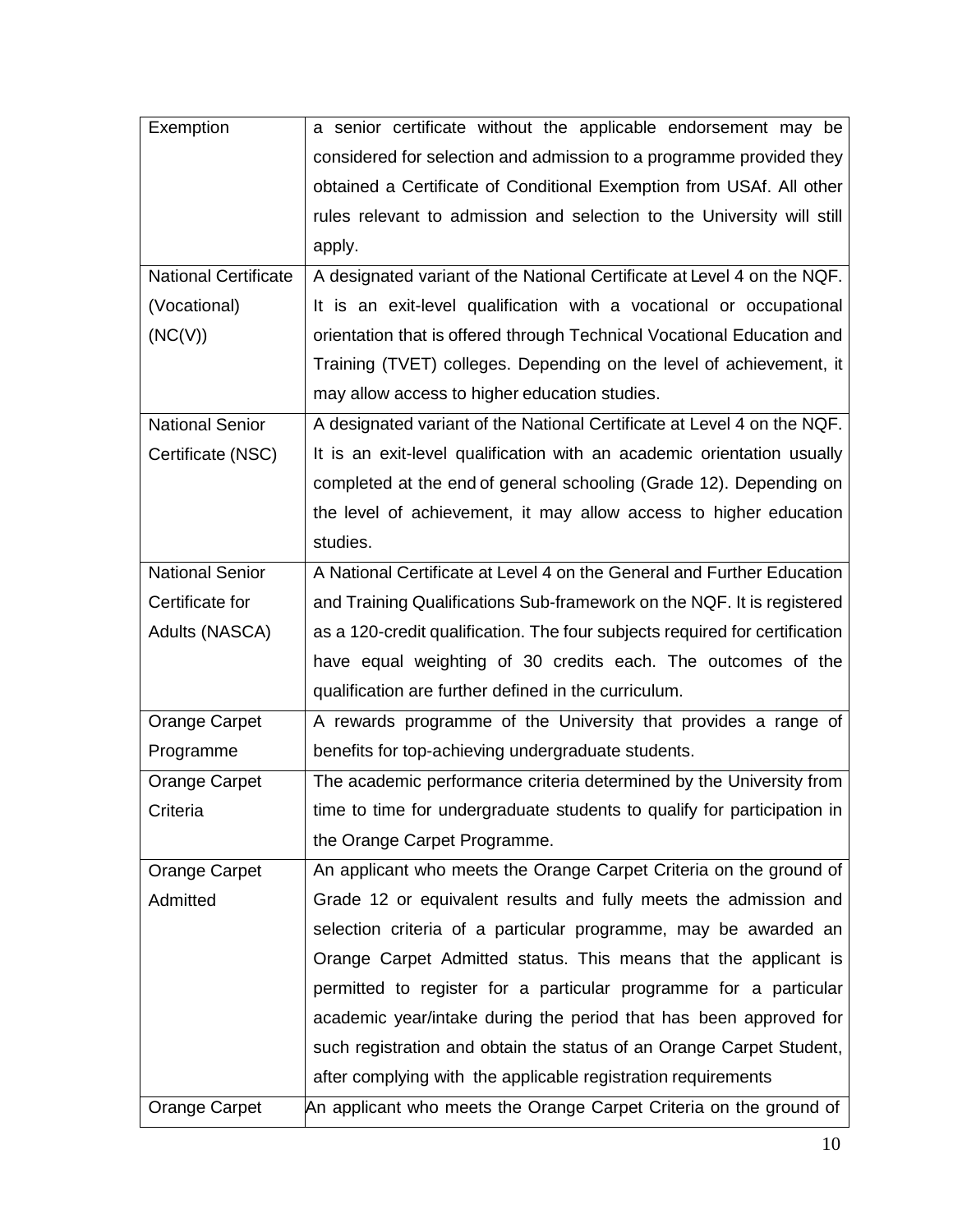| Selected              | Grade 11 or equivalent results and fully meets the admission and           |
|-----------------------|----------------------------------------------------------------------------|
|                       | selection criteria of a particular programme by virtue of those results,   |
|                       | may be awarded an Orange Carpet Selected status. If they still comply      |
|                       | with the Orange Carpet criteria on the ground of their Grade 12 or         |
|                       | equivalent results and fully meet the minimum selection and admission      |
|                       | requirements for the particular programme, they may be awarded the         |
|                       | Orange Carpet Admitted status. Should they no longer meet the Orange       |
|                       | Carpet Criteria on the ground of their final Grade 12 results, the         |
|                       | appropriate admission status will be awarded to them having regard to      |
|                       | their Grade 12 results. The appropriate admission status may include       |
|                       | admitted, waiting listed or not admitted.                                  |
| <b>Placement Test</b> | A test to determine an applicant's skill and competency levels,            |
|                       | aptitudes, academic preparedness and abilities, for purposes of            |
|                       | placement in an appropriate Senate-approved programme.                     |
| Policy                | The Policy on Admission and Selection.                                     |
| Provisionally         | A Provisionally Selected status for a particular programme for a           |
| Selected              | particular academic year/intake may be awarded to an applicant on the      |
|                       | ground of either (a) a qualification that has not yet been obtained (e.g.  |
|                       | on the ground of final Grade 11 results in the event that an applicant     |
|                       | has not yet completed Grade 12, or on the ground of the results            |
|                       | obtained for an uncompleted degree) or (b) on the ground of a              |
|                       | qualification that has been obtained (e.g. final Grade 12 or equivalent    |
|                       | results that comply with the required NSC diploma of degree                |
|                       | endorsement, or the results obtained for a degree that has been            |
|                       | obtained). In both instances, the results must fully meet all the          |
|                       | minimum requirements for the programme. A decision on whether an           |
|                       | applicant will be admitted or not will be made when it appears that        |
|                       | there are study spaces available for the particular programme for          |
|                       | which the applicant has been provisionally selected for, having regard     |
|                       | to the number of students that have already been admitted. For             |
|                       | admission, the applicant needs to fully meet all the admission             |
|                       | requirements of the programme, including compliance with the               |
|                       | applicable diploma or degree endorsement reflected on the final Grade      |
|                       | 12 results certificate. A provisionally selected applicant who fully meets |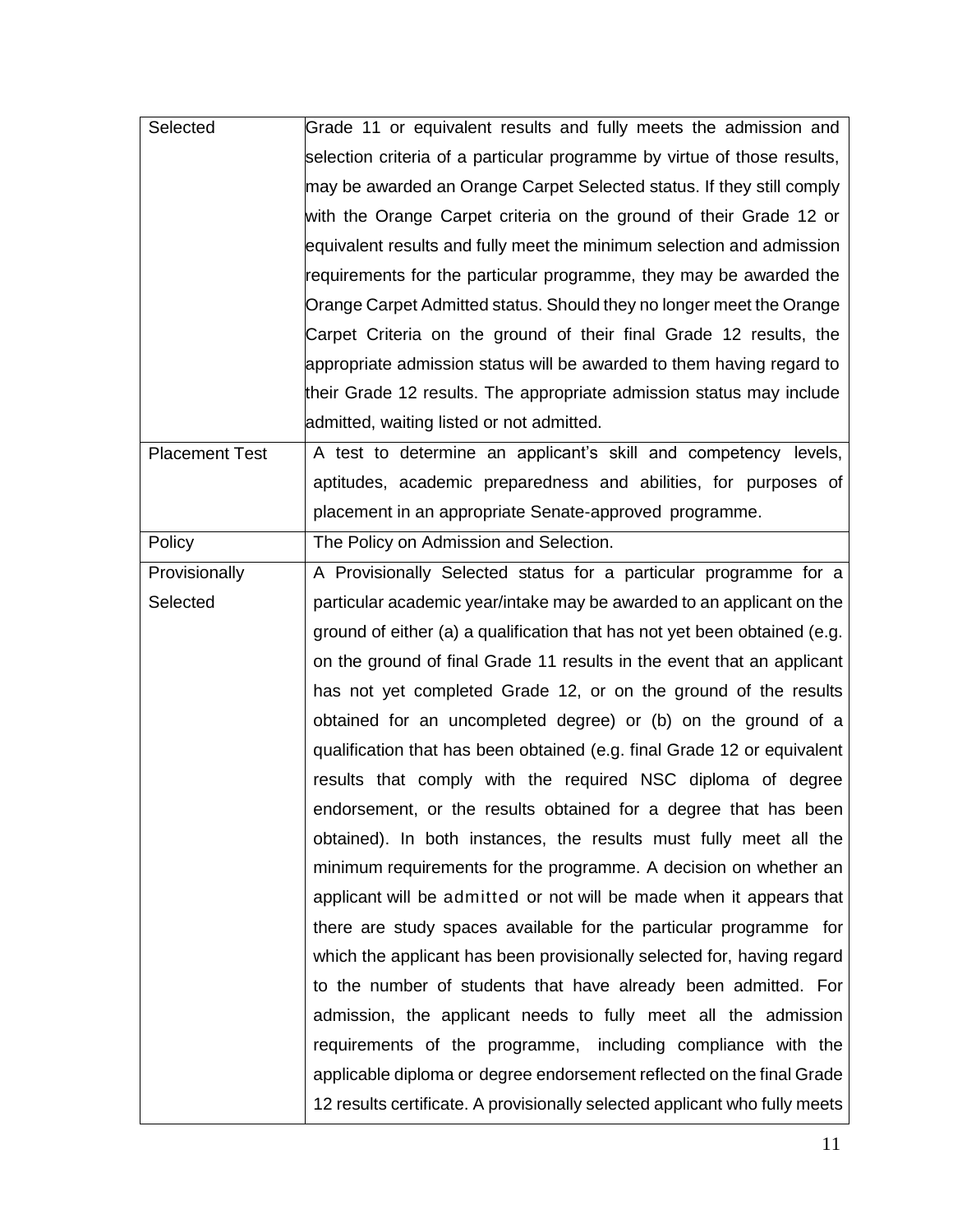|                           | the admission requirements can also be put on a waiting list pending           |
|---------------------------|--------------------------------------------------------------------------------|
|                           | finalisation of the registration process. The available study spaces (if       |
|                           | any) may be filled by ranking prospective students in accordance with          |
|                           | their academic performance, having regard to all information and               |
|                           | documentation available to the University that can assist in the               |
|                           |                                                                                |
|                           | assessment of an applicant's academic abilities and potential.                 |
| Programme                 | A purposeful and structured set of learning experiences leading to a           |
|                           | qualification comprising a set of credit-bearing, level-pegged modules         |
|                           | set at particular NQF levels. In an outcomes-based system,                     |
|                           | designed to enable<br>students<br>achieve<br>programmes<br>are<br>to           |
|                           | predetermined exit-level outcomes.                                             |
| Qualification             | The formal recognition and certification of learning outcomes by an            |
|                           | accredited provider as reflected in the degrees that the provider              |
|                           | confers, and the diplomas and certificates it awards, in respect of            |
|                           | subsidised or non-subsidised academic programmes.                              |
| Recognition of            | RPL refers to the comparison of previous learning and experience of            |
| <b>Prior Learning</b>     | a prospective student, "howsoever obtained, against the learning               |
| (RPL)                     | outcomes required for a specified qualification, and the acceptance of         |
|                           |                                                                                |
|                           | such learning for purposes of qualification of that which meets the            |
|                           | requirements" (SAQA Regulation 452, No. 18787, March 1998:5).                  |
| Register                  | Enrol as a student in a particular programme for a particular academic         |
|                           | year/intake on the date and at the time as captured on the University's        |
|                           | electronic student administration system.                                      |
| Registration              | Requirements with which an applicant/student must comply before he             |
| Requirements              | or she may be registered as a student for a particular programme for a         |
|                           | particular academic year/intake.                                               |
| <b>Senior Certificate</b> | A final exit-level school-leaving certificate for school learners (i.e. at the |
| (SC)                      | end of Grade 12) registered at Level 4 on the NQF that was phased out          |
|                           | as from 2008.                                                                  |
| <b>Transfer Student</b>   | Despite its technical meaning in other contexts, an applicant who had          |
|                           | previously registered for any programme of the University other than           |
|                           | the one to which admission is sought, or an applicant who had                  |
|                           | previously registered at another institution for any programme at the          |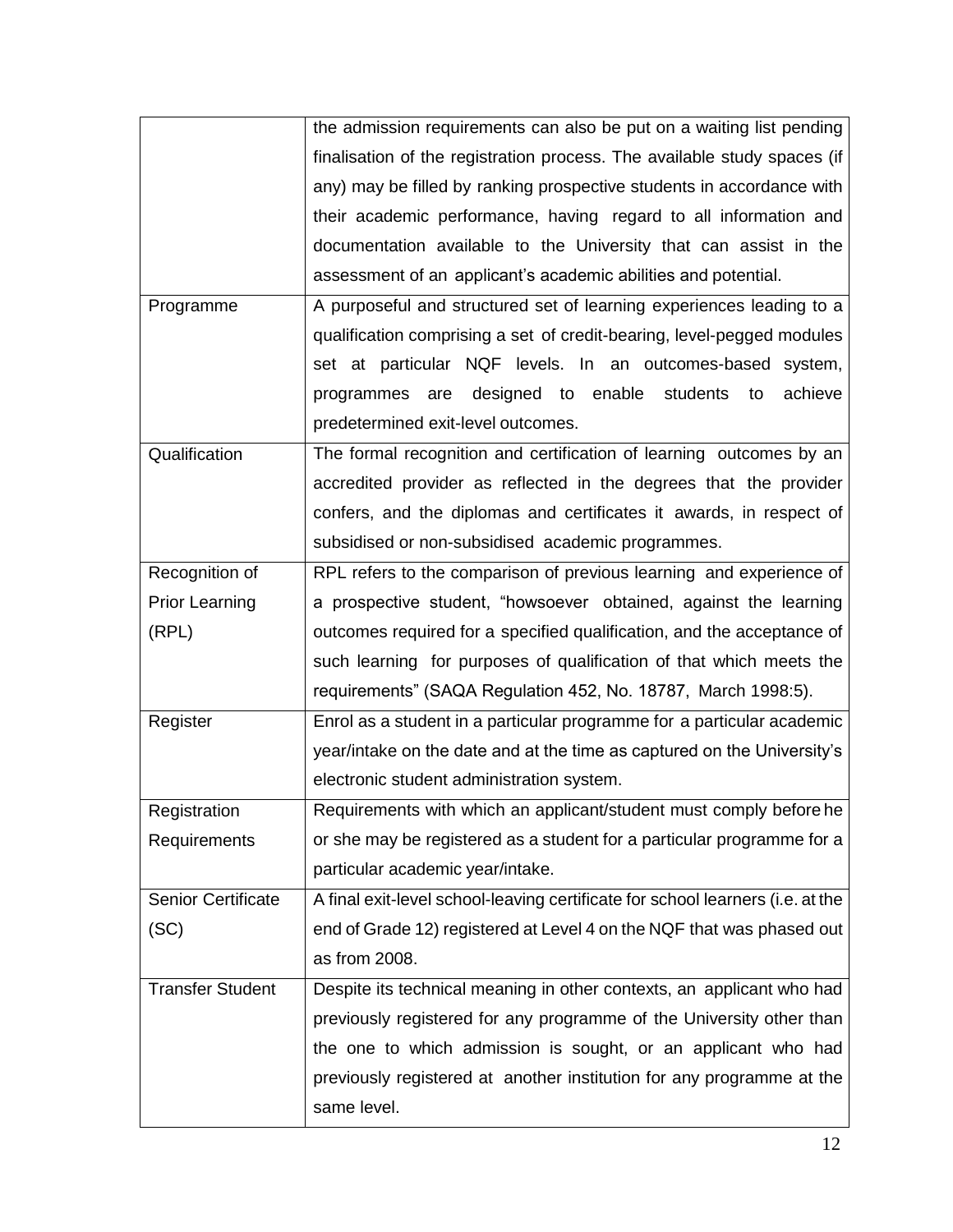| University            | The University of Johannesburg.                                          |
|-----------------------|--------------------------------------------------------------------------|
| <b>Waiting Listed</b> | Applicants who fully meet the admission criteria on the ground of a      |
|                       | qualification that has been obtained (e.g. their final Grade 12 results  |
|                       | received by the University from the Department of Basic Education in     |
|                       | January of a particular academic year, or a degree that has been         |
|                       | obtained), may be placed on a waiting list for a particular programme    |
|                       | for the particular academic year/intake. This means that final selection |
|                       | and admission depend on the number of study spaces available. The        |
|                       | available study spaces (if any) may be filled by ranking prospective     |
|                       | students selected in accordance with their academic performance,         |
|                       | having regard to all information and documentation available to the      |
|                       | University that can assist in the assessment of an applicant's academic  |
|                       | abilities and potential.                                                 |

### <span id="page-12-0"></span>**5. PRINCIPLES**

- 5.1 This Policy is based on legislation and prescriptions of the national Department of Higher Education and Training (DHET) and other relevant bodies in respect of admission to Higher Education Institutions (HEIs) and supports the rules, regulations, procedures (processes) and practices of the University and its faculties.
- 5.2 The University makes provision for alternative Senate approved routes of access and articulation between programmes.
- 5.3 The Policy takes into account the need to redress past inequalities and aims to provide for equity, quality and academic excellence and is designed to optimise the success of students registered at the University.
- 5.4 Within the confines of the specified admission procedures and selection criteria, the University is committed to ensuring that no potential student receives prejudicial treatment on the basis of race, gender, sex, pregnancy, marital status, ethnic or social origin, colour, sexual orientation, age, disability, religion, conscience, belief, culture, language or birth, or is disadvantaged by requirements, the attitudes of peers and employees or behaviour that cannot be seen as reasonable and justifiable in an open and democratic society based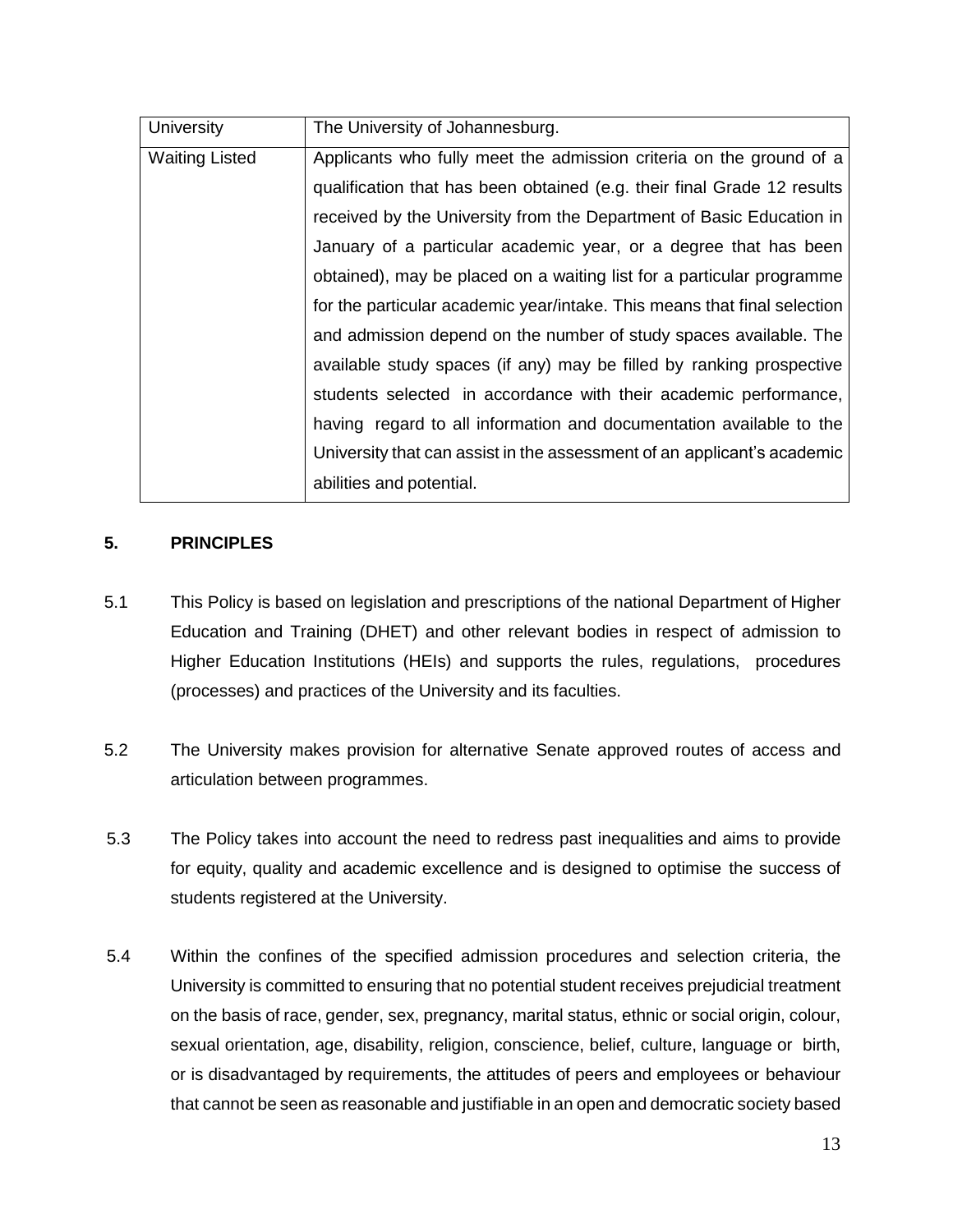on human dignity, equality and freedom.

- 5.5 Admission of international applicants is subject to meeting the compliance requirements as stipulated by the Immigration Act No. 13 of 2002, the regulations made thereunderand the University's Policy. Admission and registration requirements may be determined for applicants who are not residents in South Africa or have an international qualification.
- 5.6 All universities in South Africa are regulated using funding, planning and quality assurance as key steering mechanisms for transformation. Planned targets for a six-year period are reflected in an enrolment plan approved by DHET, which specifies the number of enrolment spaces available for formal, subsidised programmes and determines the teaching input grant. There is a two-year lag between the enrolment year and the year in which the teaching input grant is received.
- 5.7 An applicant who meets the minimum admission requirements for a particular programme offered by the University does not thereby automatically gain a right of admission to the programme. The applicant must comply with the rules, regulations, policies and procedures (processes) of the University to gain admission to the programme and may be denied admission on the ground of, among others:
- 5.7.1 Limitation (capping) of student numbers by the Ministry of Higher Education and Training and other applicable professional bodies.
- 5.7.2 The above-mentioned enrolment plan, as approved by DHET.
- 5.7.3 The physical and human capacity of the University (e.g. human resources of the University, its physical infrastructure in respect of lecture venues, laboratories, etc.).
- 5.7.4 Faculty and departmental requirements approved by Senate and contained in Faculty Rules and Regulations.

# <span id="page-13-0"></span>**6. FRAMEWORK FOR DETERMINING THE NUMBER OF STUDENTS WHO MAY BE ADMITTED FOR A FORMAL, SUBSIDISED PROGRAMME**

14 6.1 Enrolment at the University is governed by a six-year enrolment plan (i.e. Enrolment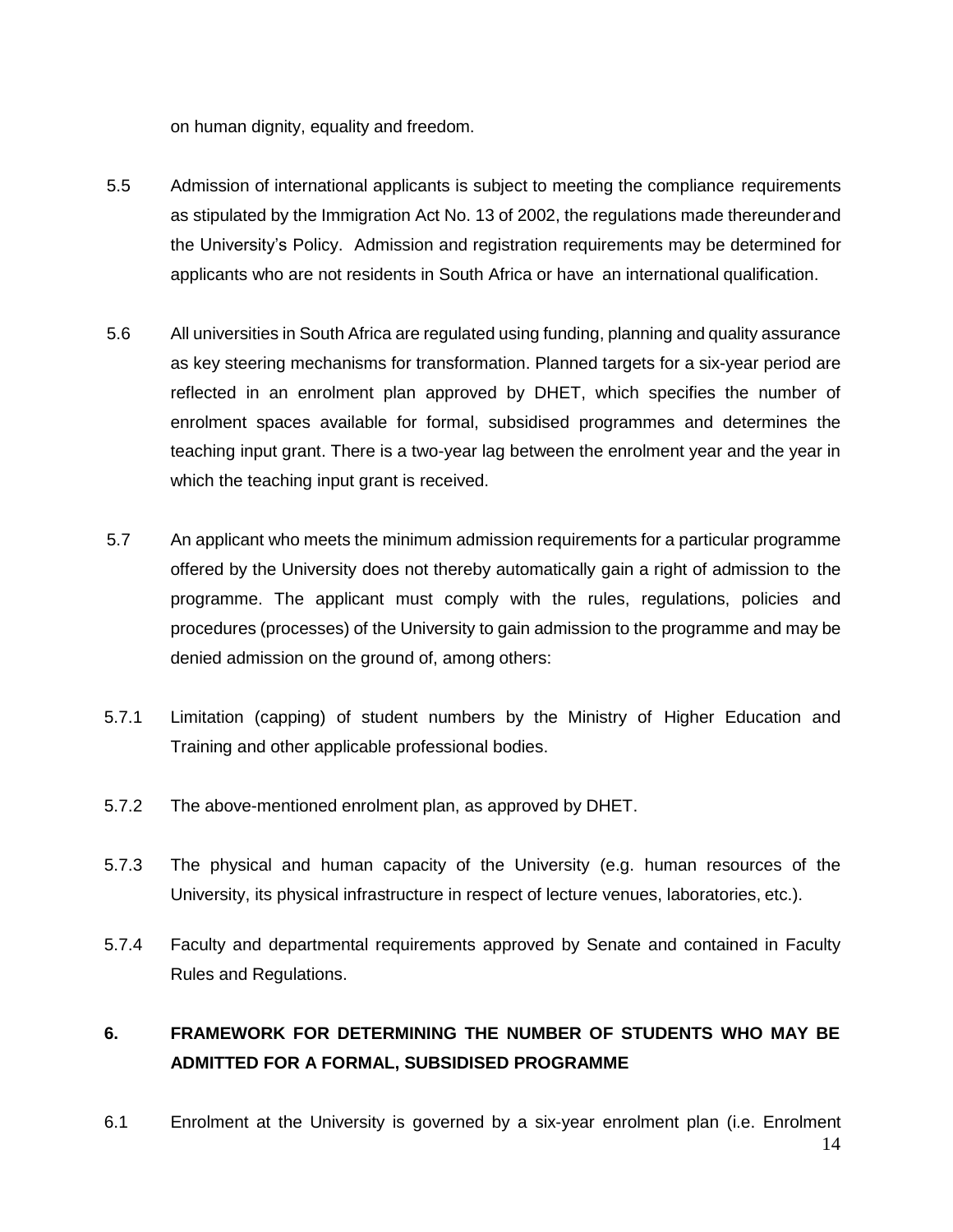Management Plan) that is approved by the DHET. The University develops an annual enrolment plan that is aligned to the longer-term plan and specifies enrolment targets, which also serves as enrolment caps per faculty and per programme for each academic year.

6.2 Faculties are responsible for enrolment management to ensure that the targets are achieved, and the caps are not exceeded. Enrolment management includes ensuring that the programmes receive accreditation from the CHE, selection, marketing, admissions, funding and registration processes, if necessary. It takes into consideration the resources available to provide excellence in teaching and learning in respect of the particular programme.

#### <span id="page-14-0"></span>**7. ADMISSION REQUIREMENTS**

- 7.1 Admission requirements for a particular programme of the University are determined on three levels.
- 7.1.1 On a national level, bodies and structures outside the University determine requirements for admission to HEIs for the holders of certain qualifications and may exempt individuals who do not hold such qualifications from meeting these requirements upon certain prescribed grounds. Examples of qualifications for which requirements for admission to HEIs have been so determined are the Senior Certificate (SC) (learners who completed Grade 12 before 2008), National Senior Certificate (NSC) (learners who completed Grade 12 since 2008), Amended National Certificate (SC(A)) (learners who supplemented incomplete SC credits, as well as adult learners of 23 years and older), National Senior Certificate for Adults (NASCA) and National Certificate (Vocational) (NC(V)). Examples of grounds upon which individuals may be exempted from complying with these requirements for admission to HEIs are mature age, the completion of certain post-school qualifications and the completion of certain approved foreign qualifications. These requirements constitute legal requirements with which the University must comply when registering students.
- 7.1.2 Senate approves admission requirements for programmes offered by the University in two ways: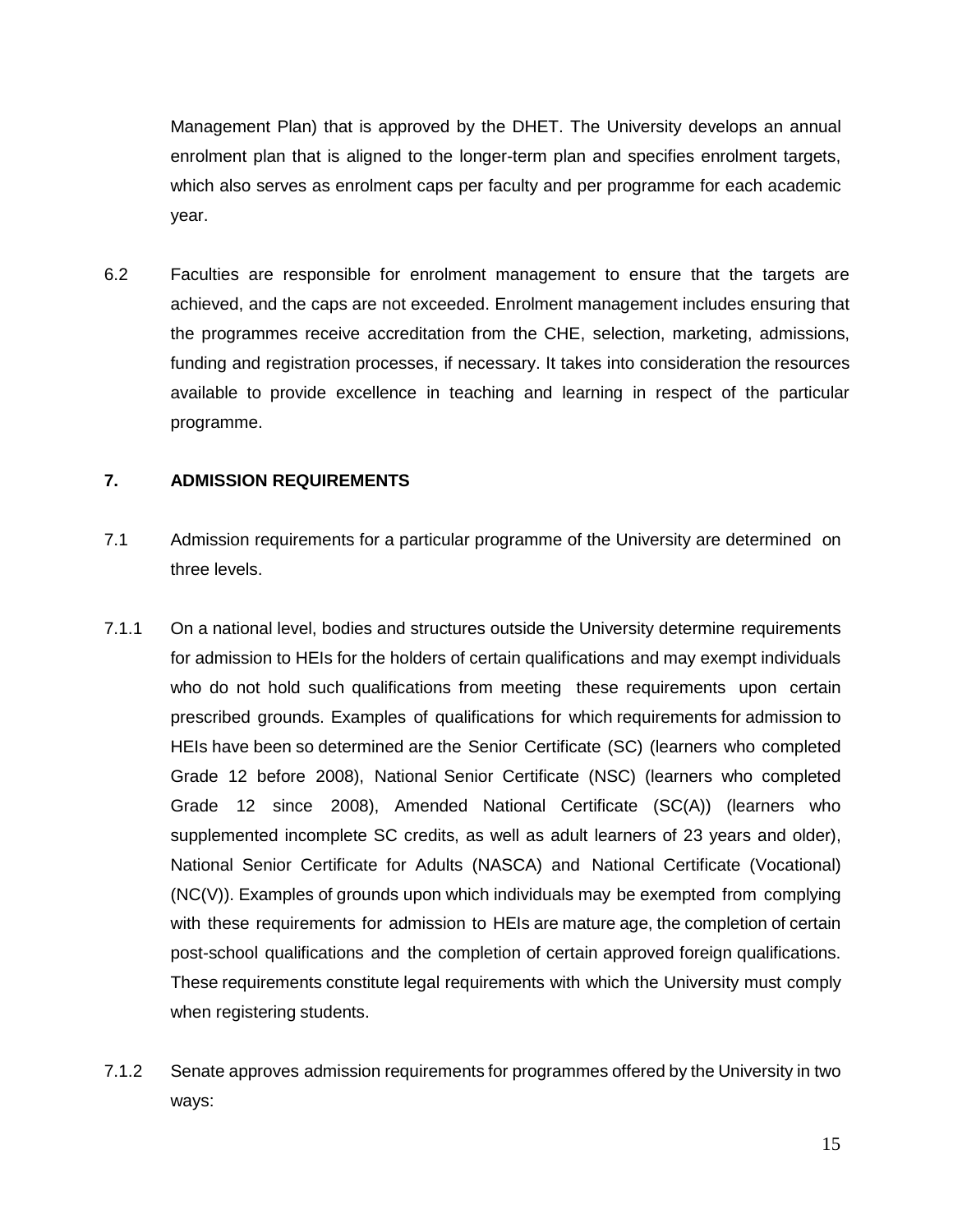- (a) Senate determines minimum admission requirements for all qualifications awarded by the University and may determine generic admission requirements for qualifications offered on particular NQF levels, for example, undergraduate qualifications, undergraduate professional qualifications, honours/BTech qualifications, master's qualifications and doctoral qualifications, and under the new NQF, undergraduate qualifications, higher certificates, advanced certificates, advanced diplomas,bachelor's degrees, honours degrees, postgraduate diplomas, master's degrees and doctoral degrees. These admission requirements are contained in the Academic Regulations of the University;
- (b) Senate approves admission requirements determined by faculties in respect of the particular programmes they offer. These admission requirements are included in the Rules and Regulations of the faculty concerned.
- 7.1.3 Admission requirements are included in the submissions to DHET and the Higher Education Quality Committee (HEQC) for the accreditation of programmes introduced after 2009.
- 7.1.4 Collectively, the requirements determined on the three levels stated above constitute the admission requirements for a particular programme
- 7.2 Admission requirements may include the following:
- 7.2.1 Possession of a particular qualification endorsement (e.g. the SC or NSC for undergraduate programmes or a particular undergraduate qualification for a postgraduate qualification). Alternatively, a higher certificate, an advanced certificate or diploma in a cognate field may satisfy the minimum admission requirements for the next level of qualification in cases where applicants meet fully all the minimum admission requirements of the particular programme applied for but do not hold the correct endorsement for the particular programme.
- 7.2.2 Scholastic achievements (e.g. M-score (SC), in respect of applicants who matriculated prior to 2008, or APS (NSC), in respect of applicants who matriculated in 2008 or thereafter), the achievement of a certain level or standard of performance in other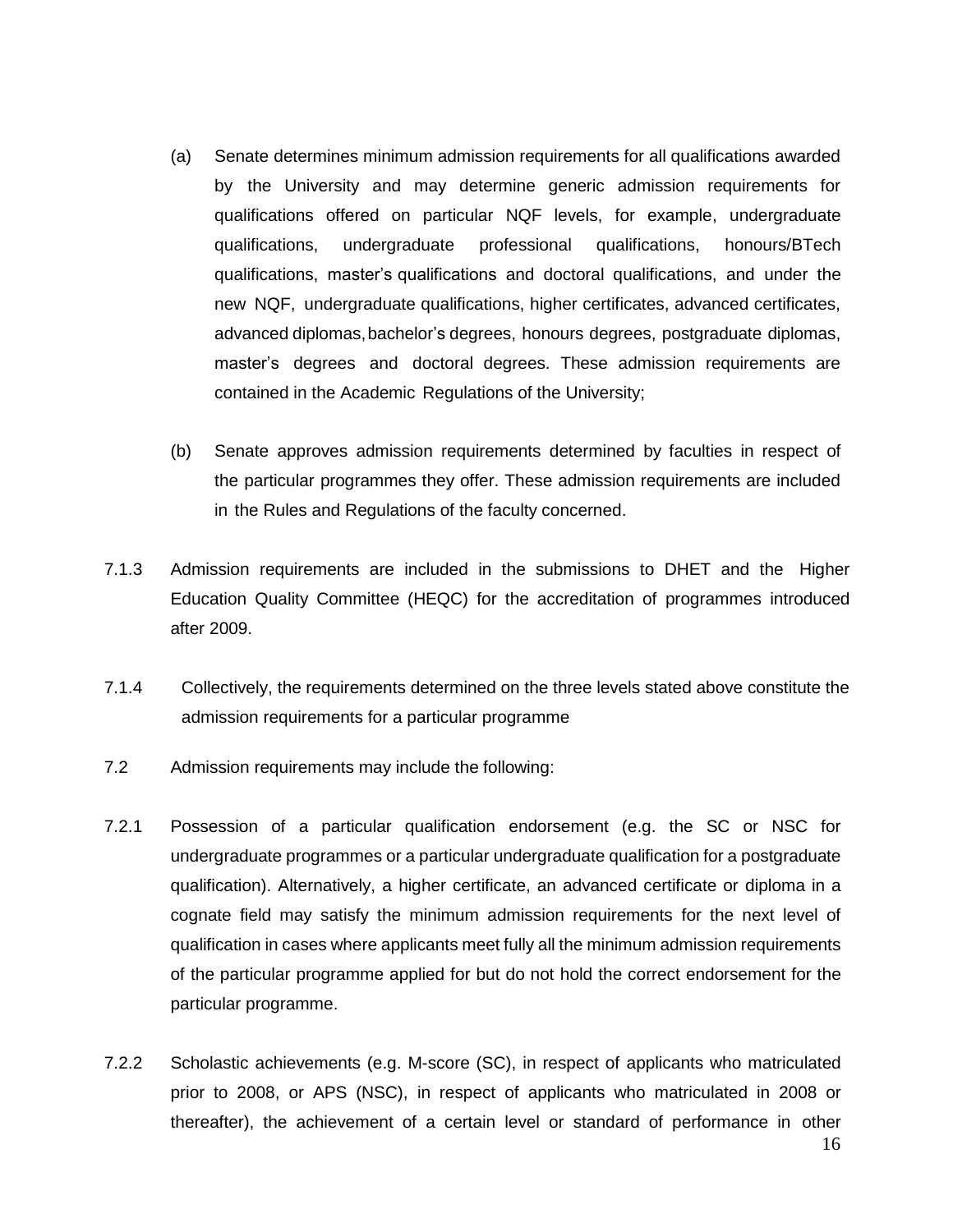academic programmes, language requirements and faculty- and programme-specific requirements. Alternatively, a higher certificate, an advanced certificate or diploma in a cognate field may satisfy the minimum admission requirements for the next level of qualification. Any or all of the following may be required for an applicant to be considered for a particular programme;

- (a) admission and placement tests;
- (b) personal interviews;
- (c) biographical information;
- (d) portfolios of evidence;
- (e) Recognition of Prior Learning (RPL);
- (f) South African Qualifications Authority (SAQA) for certification of equivalence;
- (g) Universities South Africa (USAf) for endorsements of school leaving results;
- (h) Special provisions for transfer students;
- (i) Compliance with statutory requirements, e.g. in the case of international students; or
- (j) Any other requirements as specified by Faculty Rules and Regulations.
- 7.3 Admission requirements are designed to accommodate different types of programmes that:
- 7.3.1 Facilitate the education of students so that they realise their highest educational potential in order to contribute to the social, cultural and economic development of South Africa, having regard for the country's skills, needs and scarcities.
- 7.3.2 Are comparable with international qualification frameworks.
- 7.3.3 Assist students to identify suitable options and potential routes of progression in the admission and selection process.
- 7.4 The UJ admission score table, which is used when considering applications for admission and selecting students, is approved by Senate and constitutes Appendix 1 to this Policy.
- 7.5 There are thus two sets of minimum requirements for entry into degree programmes of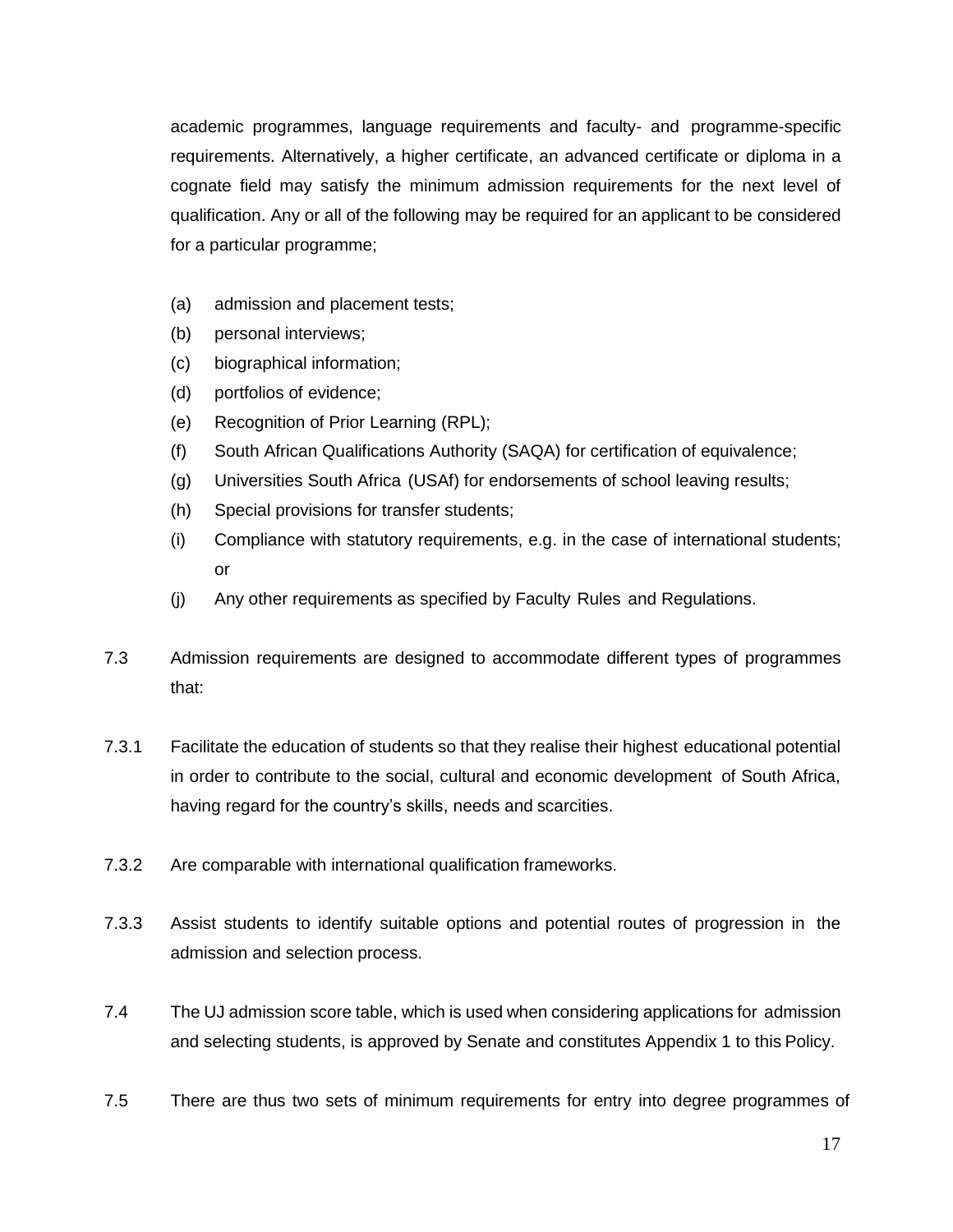study namely:

- 7.5.1 For direct entry, the minimum requirements set out in the 2008(NSC) or 2009 (NCV) regulations, or the alternative access routes provided for by the 2008 Matriculation regulations.
- 7.5.2 For entry via progression/articulation, the achievement of a higher certificate registered on the NQF, an advanced certificate or diploma in a cognate field.
- 7.6 These HEQSF provisions relate to higher certificates accredited by the CHE and registered on the NQF.
- 7.7 Senate Discretionary Conditional Admission may be considered for candidates who have successfully completed the NSC or NC or NC (Vocational) or SC(A) or NASCA and who have applied for admission to an undergraduate programme at the University, on recommendation of the relevant Executive Dean, subject to the Senate approved selection procedure.

Faculties and the Centre for Psychological Services and Career Development share the responsibility and tasks relating to the selection and admission of Senate Discretionary Conditional Admission, with the Executive Dean of the faculty concerned having the final decision on whether to submit the application to Senate for approval.

### <span id="page-17-0"></span>**8. FRAMEWORK FOR ADMISSION AND SELECTION OF APPLICANTS**

8.1 Persons who wish to register for a particular programme offered by the University for a particular academic year/intake must apply for admission to that particular programme before therelevant closing date if they were not registered for that particular programme at the end of the academic year/intake immediately preceding that academic year/intake. These applicants must submit their applications in the prescribed format by no later than the application closing dates and must pay the required non-refundable application fee (if applicable) in advance. Closing dates and applicable fees are determined annually. Different programmes may have different closing dates. Different closing dates and application fees may be determined for particular categories of applicants, for example,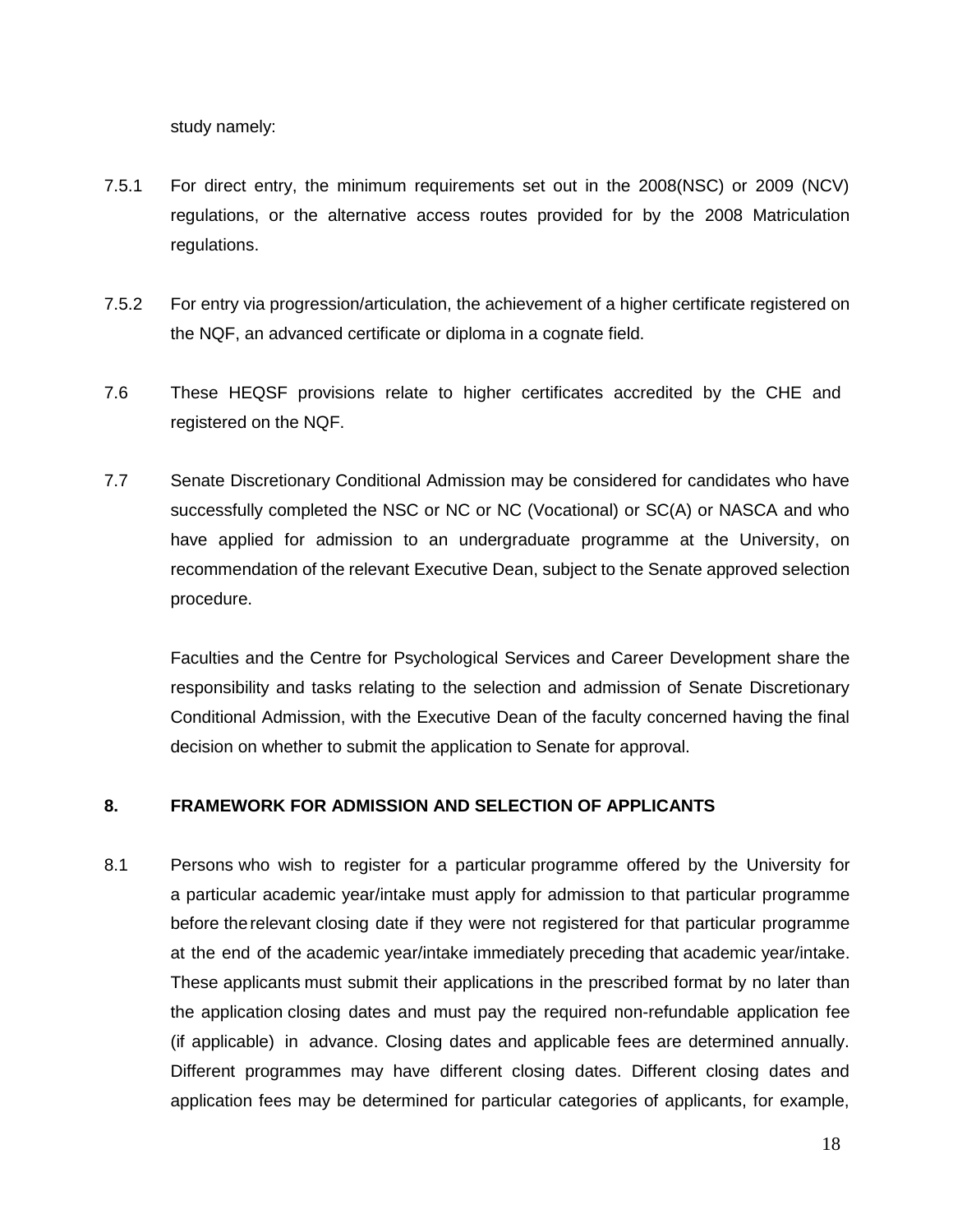applicants who are not resident in South Africa and who are not top achievers. Details of closing dates and application fees are published on the University's website.

- 8.2 Applicants are required to submit all relevant and required information and/or documentation to enable their application to be considered. The University may postpone any decision in respect of an application until all the relevant and/or required documentation has been submitted to the University.
- 8.3 Applicants requiring special support measures are responsible for disclosing the nature of their special needs at the time of application. Such information must also be declared to relevant professional boards (where applicable).
- 8.4 The admission and selection of students/applicants to postgraduate and CEP programmes take place in accordance with the Academic Regulations, Faculty Rules and Regulations and the relevant submission to Senate when they are approved. The Higher Degrees Policy and Higher Degrees Administration: Structures and Processes deals separately with applications for, and selection in respect of, master's and doctoral programmes. The provision below in this paragraph (par 8.5 to 8.8) deal with applications for, and selections in respect of, undergraduate whole programmes offered by the University.
- 8.5 The University considers applicants for admission to and selection for undergraduate programmes who have already completed Grade 12 or an equivalent qualification as well as of applicants who would sit for their final Grade 12 or equivalent examinations before the commencement of the academic year/intake for which they apply for. In the case of applicants who are yet to sit for their final Grade 12 or equivalent examinations, their applications are considered on the basis of their final Grade 11 (or equivalent) results.
- 8.6 Applicants who meet the admission requirements for a particular programme on the ground of a qualification that has already been obtained, may be:
- 8.6.1 Admitted;
- 8.6.2 Orange Carpet Admitted;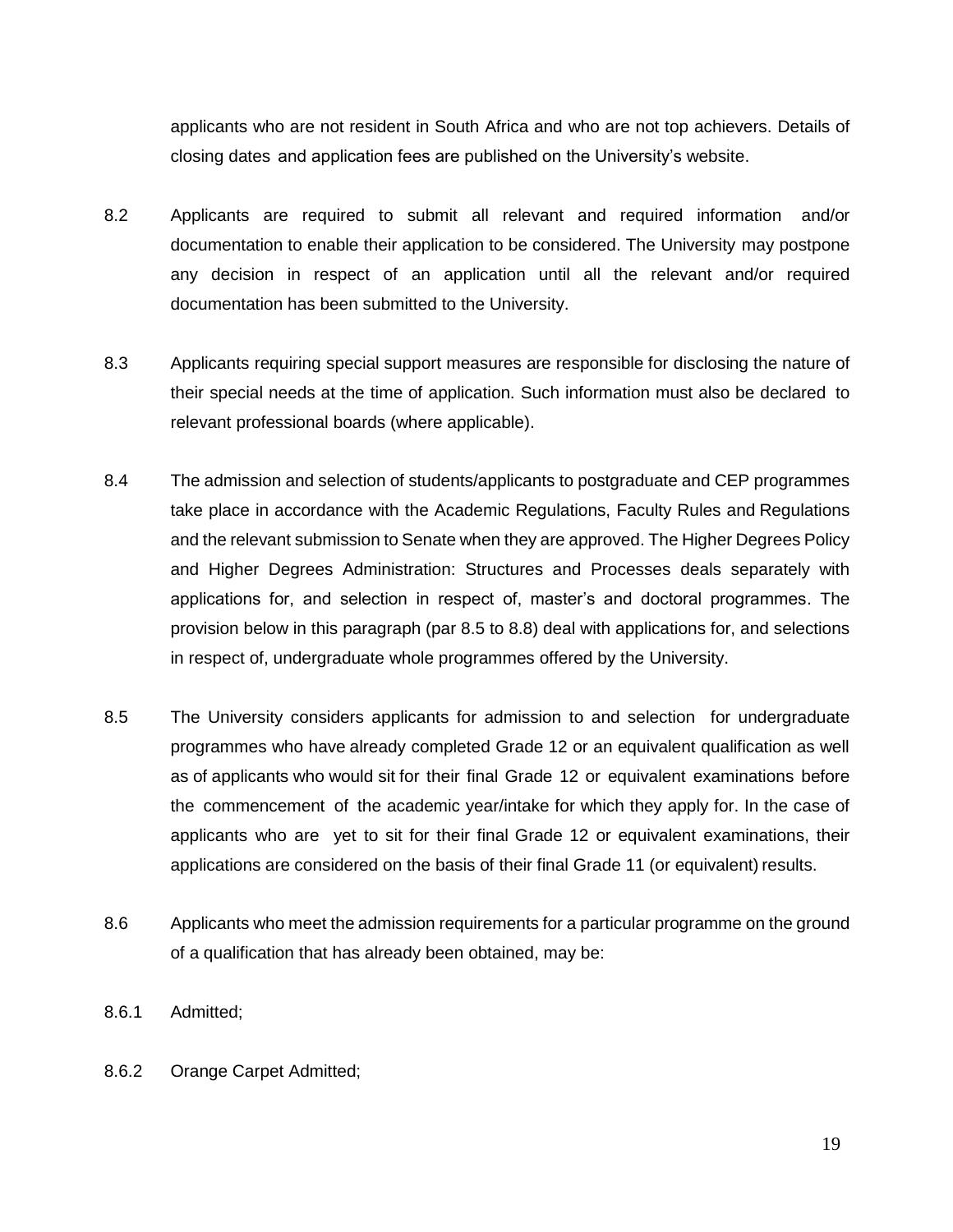- 8.6.3 Provisionally Selected;
- 8.6.4 Waiting Listed; or
- 8.6.5 Refused Admission (Not Admitted) on a justifiable ground, for example, that the programme is oversubscribed, or the applicant does not meet the minimum requirements.
- 8.7 Applicants who meet the admission requirements for a particular programme on the ground of their final Grade 11 results may be:
- 8.7.1 Orange Carpet Selected;
- 8.7.2 Provisionally Selected; or
- 8.7.3 Refused Admission (Not Admitted) on a justifiable ground, for example, that the programme is oversubscribed, or the applicant does not meet the minimum requirements.
- 8.8 The admission of Orange Carpet selected applicants is subject to the following conditions:
- 8.8.1 They will be admitted to the particular programme for a particular academic year/intake and qualify for the benefits of an Orange Carpet student upon registration, if, on the basis of their final Grade 12 results, they:
	- (a) still comply with the Orange Carpet criteria;
	- (b) fully meet the minimum selection and admission requirements for the particular programme.
- 8.8.2 Should they no longer meet the minimum selection and admission requirement for the particular programme, their applications will be declined.
- 8.8.3 Should they fully meet the minimum selection and admission requirements for the particular programme, their applications will be considered on the basis of the availability of study spaces and the filling thereof by ranking prospective students in accordance with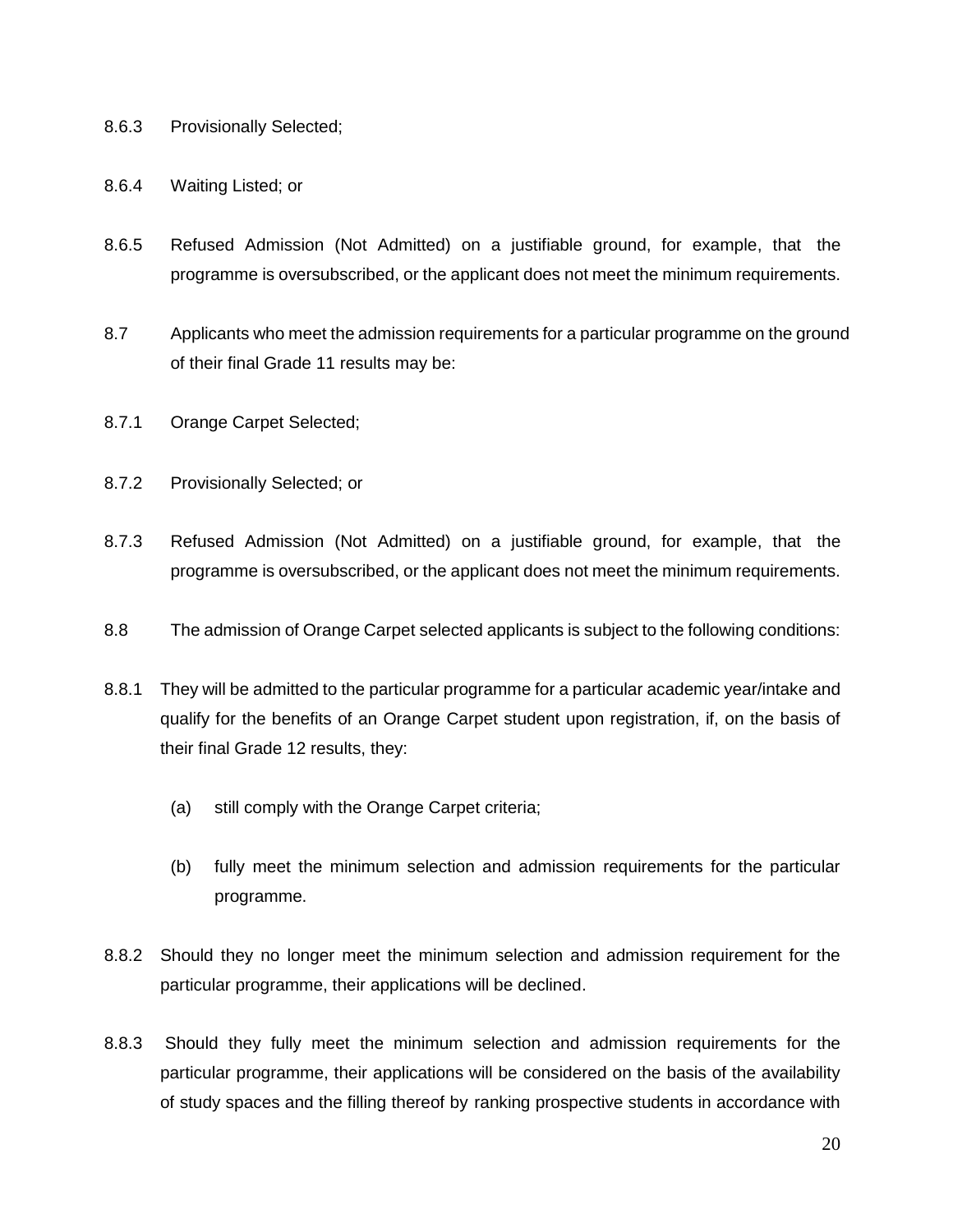their academic performance, having regard to all information and documentation available to the University that can assist in the assessment of an applicant's academic abilities and potential. Consequently, they may, depending on the circumstances, be awarded the status of Admitted, Not Admitted or Waiting Listed.

- 8.9 The decision whether or not to grant an applicant the status of Orange Carpet Admit, Orange Carpet Select , Provisionally Select, Waiting List, Admit or Not Admit an applicant for a particular programme, is informed by the following criteria, which may result in selection criteria being set higher than the admission requirements for the particular programme:
- 8.9.1 The admission requirements of the programme;
- 8.9.2 The demonstrated past academic performance of an applicant (including academic performance from other institutions);
- 8.9.3 The number of study spaces available in the particular programme as determined by the enrolment cap in respect of the programme;
- 8.9.4 The aim to allocate the available study spaces in a programme to the applicants who, on the basis of academic performance and any other evidence of potential as required by the curriculum and professional requirements of the qualification, have demonstrated to the University the best potential to successfully complete the programme, nevertheless having regard to appropriate measures to recognise the academic merit of an applicant in order to redress past inequalities.
- 8.10 The University may grant an applicant the status of Provisionally Selected or Orange Carpet selected at any time during the period that applications for admission are being considered. The Orange Carpet or Provisional selection of an applicant to a programme does not detract from the University's right to thereafter admit other applicants to the programme who, in the view of the University, have demonstrated better potential to successfully complete the programme concerned than those who had been Orange Carpet or Provisionally Selected for it.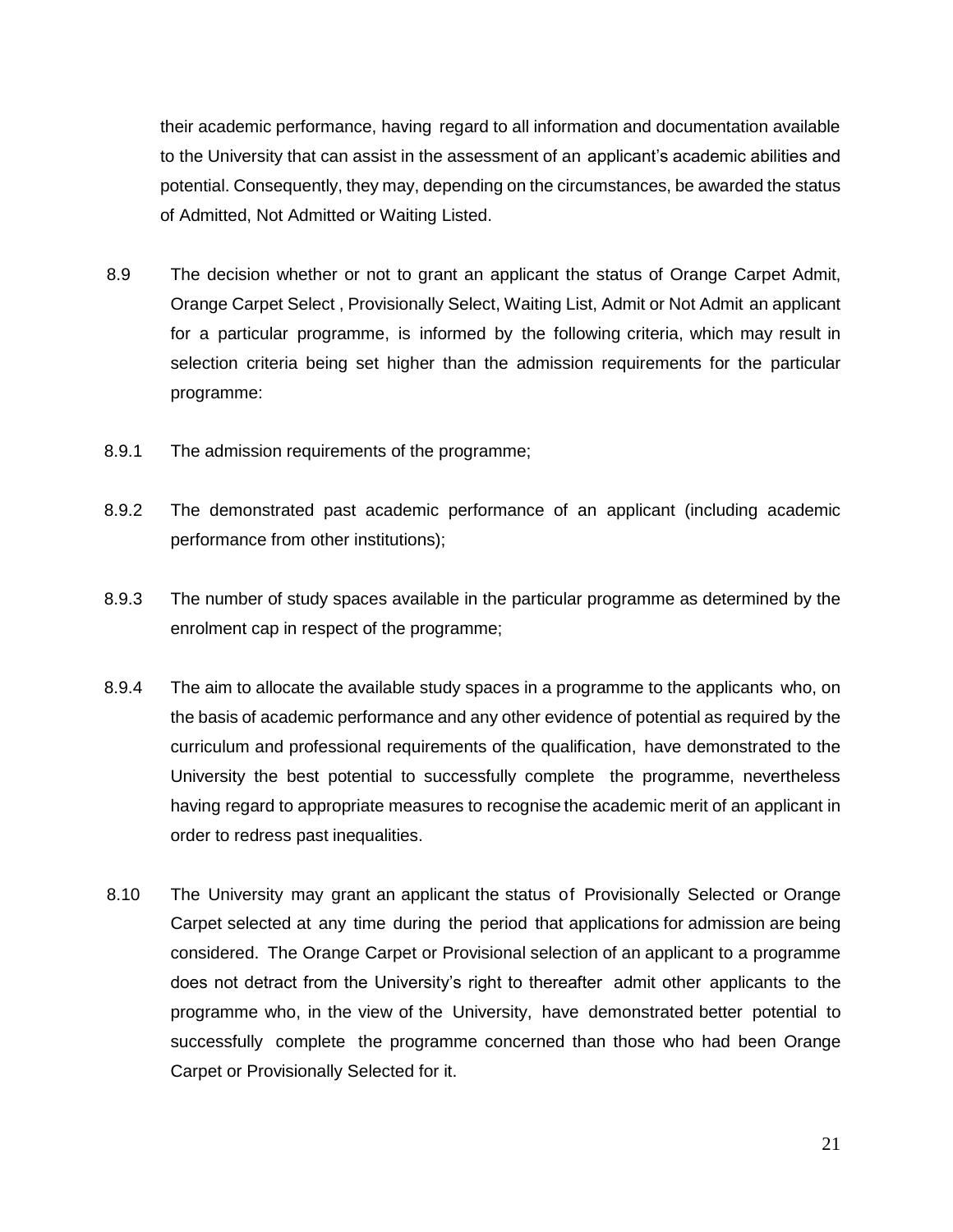- 8.11 Applicants who have been admitted for a particular programme for a particular academic year/intake may register for the programme to which they were admitted during the registration period that has been approved for such registration, after complying with the applicable registration requirements. Study spaces that are not taken up during the applicable approved registration period by admitted students may be offered to other applicants. Consequently, applicants who had been admitted to a particular programme and failed to take up their space during the applicable approved registration period, will only be permitted to register for the programme before the final date allowed for registration if study spaces remain available for them. The University has the power to move the final date of registration for a programme forward during the registration period to stay within the enrolment cap of a programme.
- 8.12 The admission of provisionally selected applicants is subject to the following conditions:
- 8.12.1 Applicants must fully meet the minimum admission requirements of the particular programme.
- 8.12.2 In the case of applicants who were provisionally selected before they had completed a qualification required for admission (e.g. applicants who sat for their final Grade 12 or equivalent examinations or who sat for their final examination to complete a degree), they are required to meet fully all the minimum admission requirements of the particular programme applied for when obtaining the qualification concerned (e.g. the NSC or equivalent qualification, including the correct degree, diploma or certificate endorsement (having obtained the correct exemptions)).
- 8.12.3 The available study spaces (if any) may be filled by ranking prospective students not yet admitted in accordance with their academic performance, having regard to all information and documentation available to the University that can assist in the assessment of an applicant's academic abilities and potential. These include the results achieved by an applicant in the NSC and/or in any other qualification for which the applicant registered at the University or elsewhere. For example, where applicants compete for places on the basis of their NSC results, applicants with the highest APS, applicable Grade 12 subject scores and correct endorsement, will receive priority in the allocation of the available spaces. This means that compliance with the minimum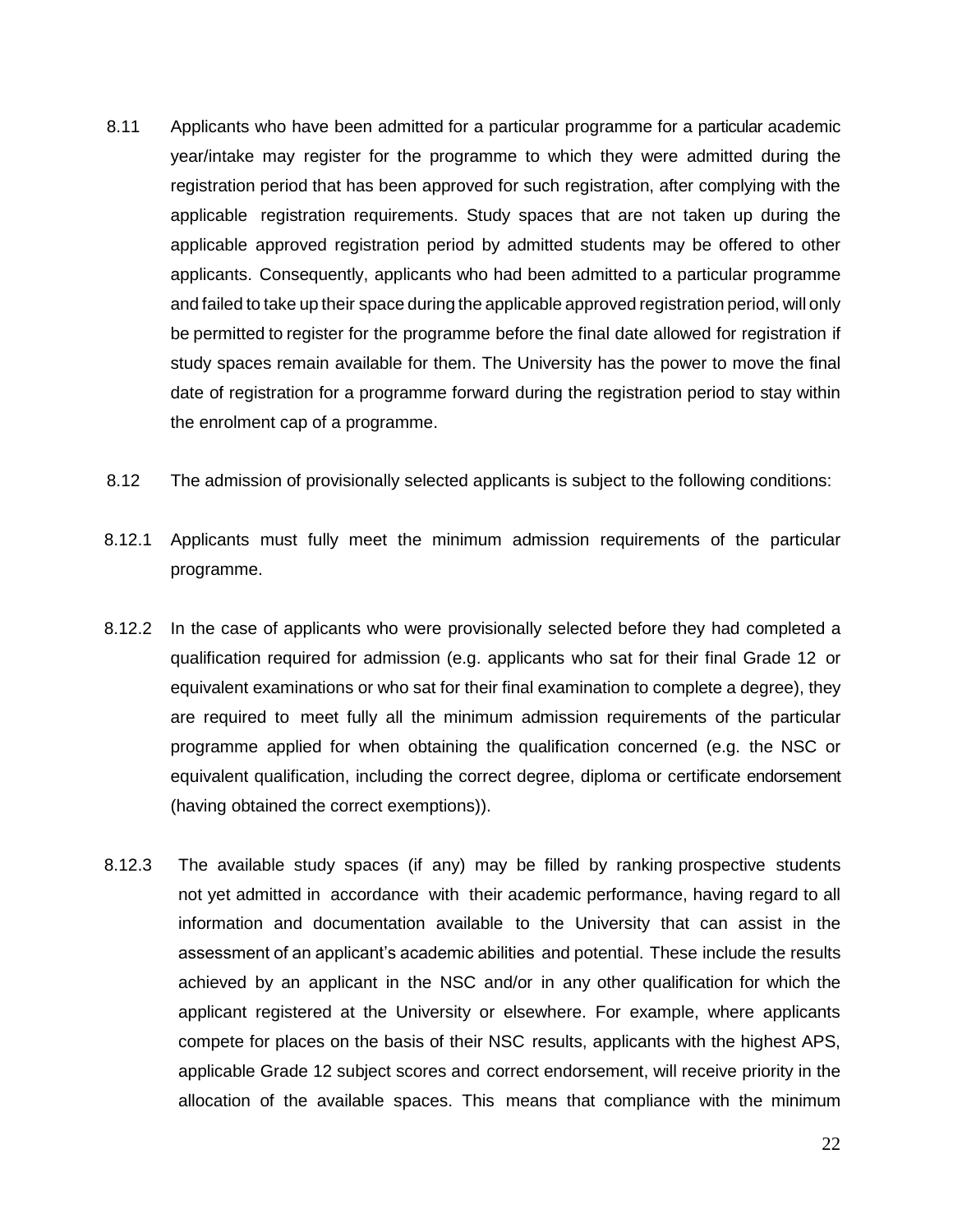admission requirements will not necessarily guarantee a study space at the University for applicants who are Orange Carpet or provisionally selected.

- 8.12.4 Any other condition, which can be justified on rational and reasonable grounds.
- 8.13 During the registration period, the University constantly monitors the enrolment/ registration of students who are admitted to programmes and in the event of them not taking up their study spaces, it reviews the status of applicants not yet admitted. Applicants not yet admitted are consequently not necessarily notified all at once that they have been admitted; should this be the case, and should study spaces remain available, the University may admit applicants not yet admitted and invite them to register for a particular programme.
- 8.14 Applicants may be denied admission (i.e. not admitted) to a particular programme based on one or more reasons, including that they do not meet the minimum admission requirements of the programmes or the particular programme has been oversubscribed having regard to the enrolment cap for the programme.
- 8.15 Consequently, in putting the Enrolment Management Plan into operation in respect of a particular programme and allocating the available study spaces to the applicants who have demonstrated to the University the best potential to successfully complete the programme, applicants who comply with the minimum admission requirements of the programme (including applicants who meet the minimum admission requirements on the ground of their Grade 12 or degree results) may be granted any admission or selection status in terms of the Policy, including Not Admitted to the programme.
- 8.16 The academic performance of applicants who had previously registered for any programme at the University or at another institution may be considered when deciding upon the applicant's selection for and admission to the programme to which they seek admission. Such applicants may be admitted, provisionally selected, wait listed or not admitted based on their academic performance.
- 8.17 No notice regarding an applicant's selection/admission is official and binding on the University unless it has been sent to the applicant by email from the University's server or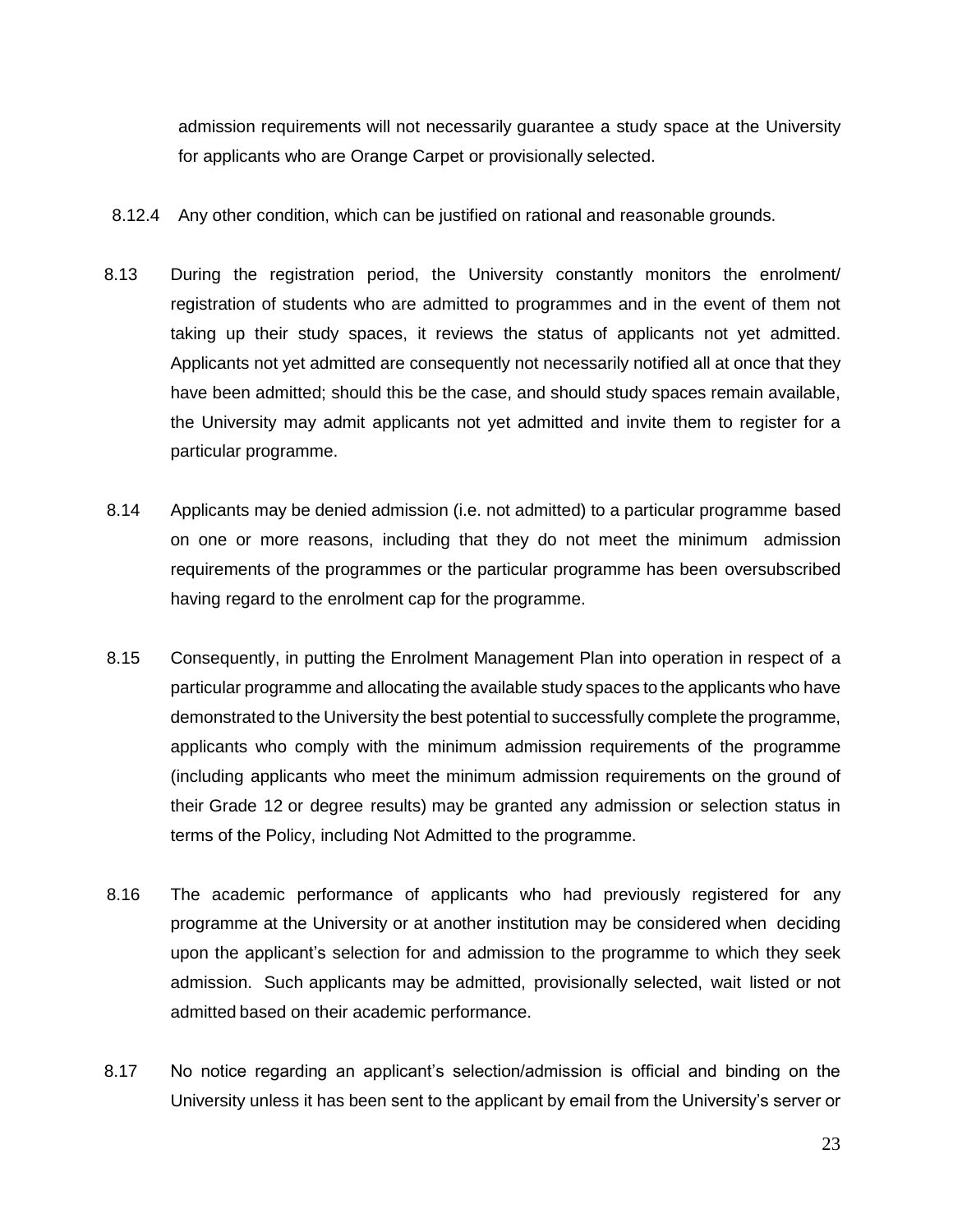uploaded by the University to its official application website.

#### <span id="page-23-0"></span>**9. RE-ADMISSION**

Students who have been registered for a programme offered by the University must reregister annually /per intake until they complete the programme. A student may be deregistered and refused permission to reregister on the ground of poor academic performance. The standards of academic performance required from students to permit them to reregister appear in the Academic Regulations and Faculty Rules and Regulations. The University It is not required to issue warnings to students to improve their academic performance before deregistering them or refusing them permission to reregister on the ground of poor academic performance, but if such warnings are issued, students can thereafter be deregistered or refused permission to reregister if they fail to meet the conditions attached to the warning. Persons who are prevented from re-registering on the ground of unsatisfactory academic performance and may appeal their academic exclusion in terms of the Academic Regulations, may only exercise that right once.

#### <span id="page-23-1"></span>**10. TRANSFER STUDENTS**

The admission of transfer students to any year of study of a particular programme is subject to the applicant showing satisfactory academic performance in any programme for which the applicant had previously been registered at the University or another institution. The criteria which the University may apply when considering satisfactory academic performance in this regard include:

- (a) the performance of transfer students measured against the rules of the programmes for which they had previously been registered;
- (b) transfer students having obtained a minimum average mark in the programmes for which they had previously been registered as required by the faculty in respect of the programme to which they seek admission;
- (c) the performance of the transfer students measured against the rules applicable to the programmes to which they seek admission; and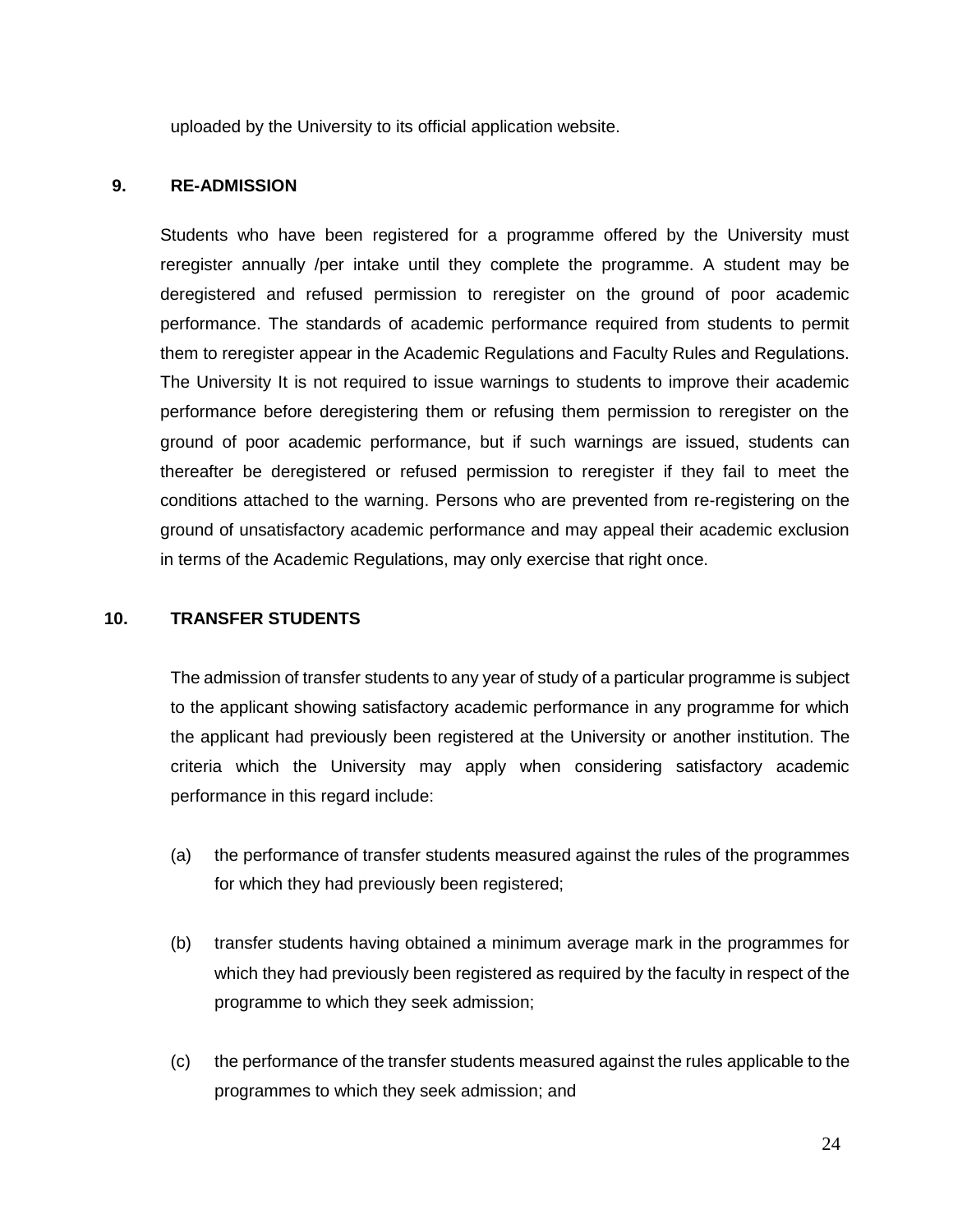(d) the availability of study space per programme for transfer students as per the University's Enrolment Management Plan.

#### <span id="page-24-0"></span>**11. LANGUAGE OF TEACHING AND LEARNING**

The language of teaching and learning is English.

#### <span id="page-24-1"></span>**12. GENERAL**

- 12.1 Operationally, the responsibility and tasks relating to the selection and admission of applicants are shared by the faculties, Central Academic Administration and the International Office, with the Executive Dean of the faculty concerned having the final decision in respect of applications and selections.
- 12.2 An applicant who has applied for admission to a particular programme and satisfies the minimum admission requirements, but who has been refused admission, may request written reasons for such refusal from the Executive Dean concerned.
- 12.3 The University has the right to revoke or amend the admission status of an applicant, and cancel or refuse the registration of an applicant or student who provided incorrect information and documentation or who omitted to provide information or documentation relevant and material to an application for admission or re-admission.
- 12.4 Applicants who are admitted to a particular programme for a particular academic year/intake and students who are permitted to reregister in a particular academic year/intake for a particular programme for which they were registered at the end of the previous academic year/intake, must register annually in accordance with the approved academic calendar, provided that the University has the right to move the final dates for registration for a particular programme forward to remain within its overall or programme enrolment caps.
- 12.5 No notice regarding an applicant's admission status is official and binding on the University unless it has been sent by email to an applicant from the University's server or uploaded by the University to the online Student Portal application status page (https://student.uj.ac.za/status.aspx).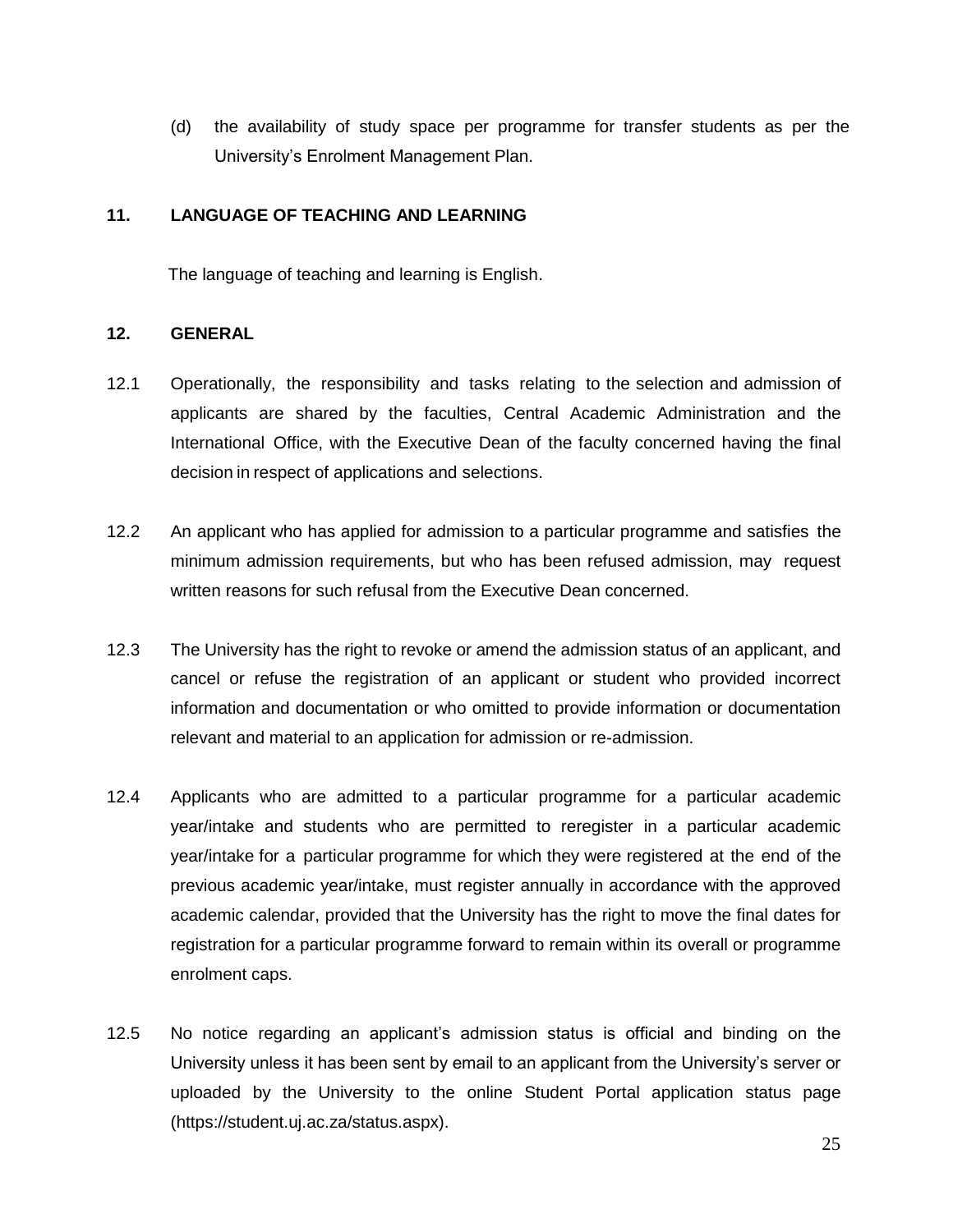### <span id="page-25-0"></span>**13. PUBLICATION OF INFORMATION**

This Policy, the University's Academic Regulations and the Faculties' Rules and Regulations are in the public domain and are published on the University's website.

## <span id="page-25-1"></span>**14. POLICY REVIEW**

This Policy will be reviewed every three years.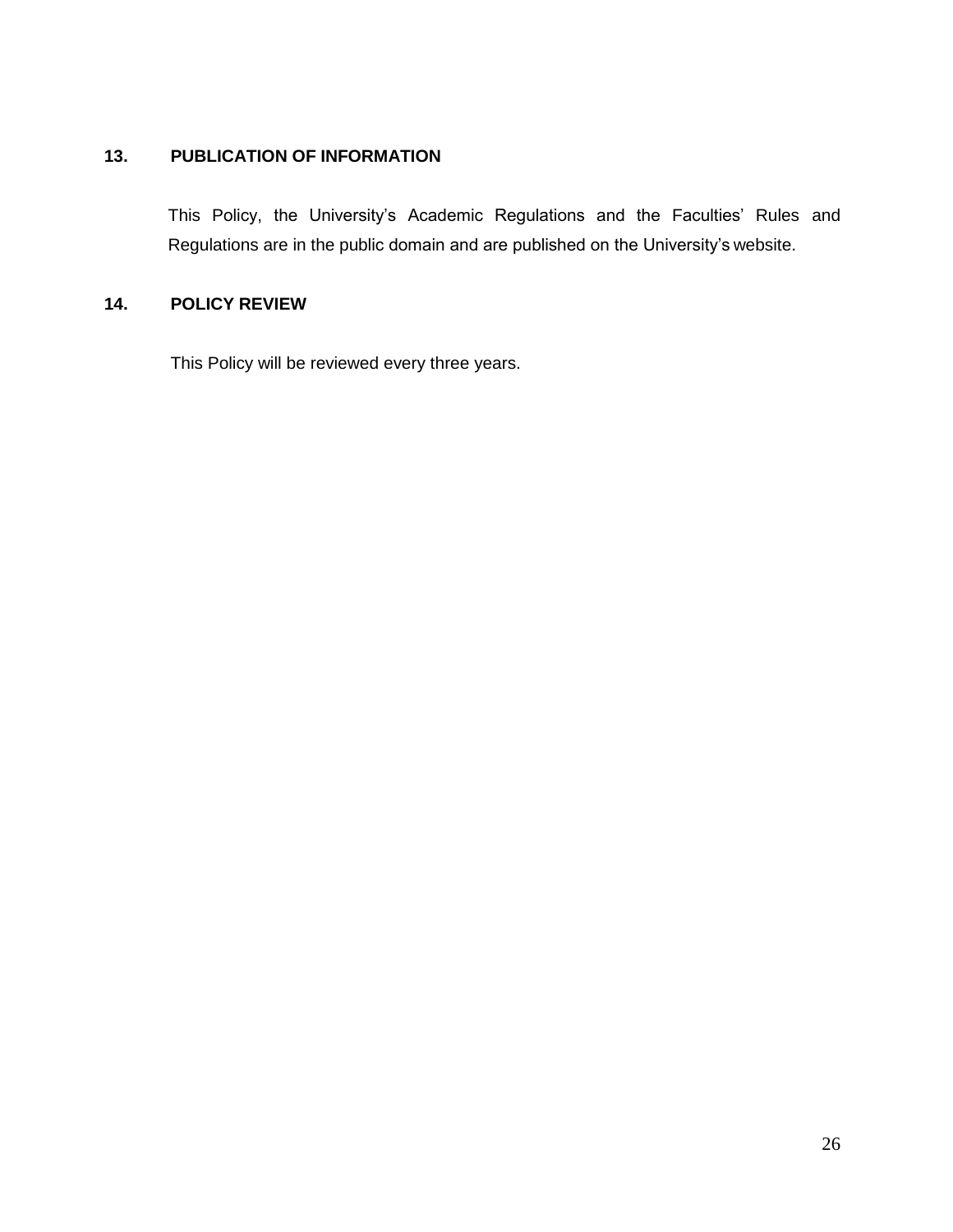# <span id="page-26-0"></span>**Appendix 1:**

## **ADMISSION SCORE TABLE**

|                         | <b>NATIONAL</b>        | <b>INTERNATIONAL</b> |                 |                            |                 |             |                |                |                |             |             |                      |               |                      |
|-------------------------|------------------------|----------------------|-----------------|----------------------------|-----------------|-------------|----------------|----------------|----------------|-------------|-------------|----------------------|---------------|----------------------|
| <b>APS</b>              | <b>NSC (IEB/SACAI)</b> | SC HG (M-SCORE)      | SC SG (M-SCORE) | HIGCSENSSC <sub>(HL)</sub> | IGCSE/NSSC (OL) | AS LEVELS   | <b>ALEVELS</b> | (TH) BI        | 18(3L)         | <b>WAEC</b> | KCSE        | Diploma/Exam D'états | <b>CHL/EM</b> | <b>Baccalaureate</b> |
| 10                      |                        |                      |                 |                            |                 |             | A              | $\overline{7}$ |                |             |             |                      |               |                      |
| 9                       |                        |                      |                 |                            |                 |             | B              | 6              |                |             |             |                      |               |                      |
| 8                       |                        |                      |                 |                            |                 |             | $\mathsf C$    | 5              |                |             |             |                      |               |                      |
| $\overline{7}$          | 7 (80-100%)            | A                    |                 | $\mathbf{1}$               |                 | A           | D              | 4              | $\overline{7}$ |             | Α           |                      |               |                      |
| 6                       | 6 (70-79%)             | B                    | $\overline{A}$  | $\overline{2}$             |                 | B           | E              | $\mathbf{3}$   | 6              |             | B           |                      |               |                      |
| 5                       | 5 (60-69%)             | C                    | B               | 3                          | Α               | $\mathbf C$ |                | $\overline{c}$ | 5              | A           | $\mathbf C$ | 80-100%              | $16 -$<br>20  | $16 -$<br>20         |
| $\overline{\mathbf{4}}$ | 4 (50-59%)             | D                    | $\mathsf C$     | $\overline{4}$             | B               | D           |                | $\mathbf{1}$   | $\overline{4}$ | B           | D           | 70-79%               | $14 -$<br>15  | $14 -$<br>15         |
| $\mathbf{3}$            | 3 (40-49%)             | E                    | D               |                            | C               | E           |                |                | 3              | $\mathsf C$ | E           | 50-69%               | $10-$<br>13   | $10-$<br>13          |
| $\boldsymbol{2}$        | 2 (30-39%)             | $\mathsf F$          | E               |                            | D/E             |             |                |                | $\overline{2}$ | D/E         | F           | 30-49%               | $8-9$         | $8-9$                |
| $\mathbf{1}$            | $1(0-29%)$             | G                    | F               |                            | F/G             |             |                |                | $\mathbf{1}$   | F/G         | G           | 0-29%                | $0 - 7$       | $0 - 7$              |

## ABBREVIATIONS

| <b>NSC</b>       | National Senior Certificate (completed Grade<br>12 in and after 2008) |
|------------------|-----------------------------------------------------------------------|
| SC HG            | Senior Certificate Higher Grade (completed<br>Grade 12 before 2008)   |
| SC <sub>SG</sub> | Standard<br>Certificate<br>Grade<br>Senior<br>(completed              |
| IEB              | South African Comprehensive Assessment<br>Institute                   |